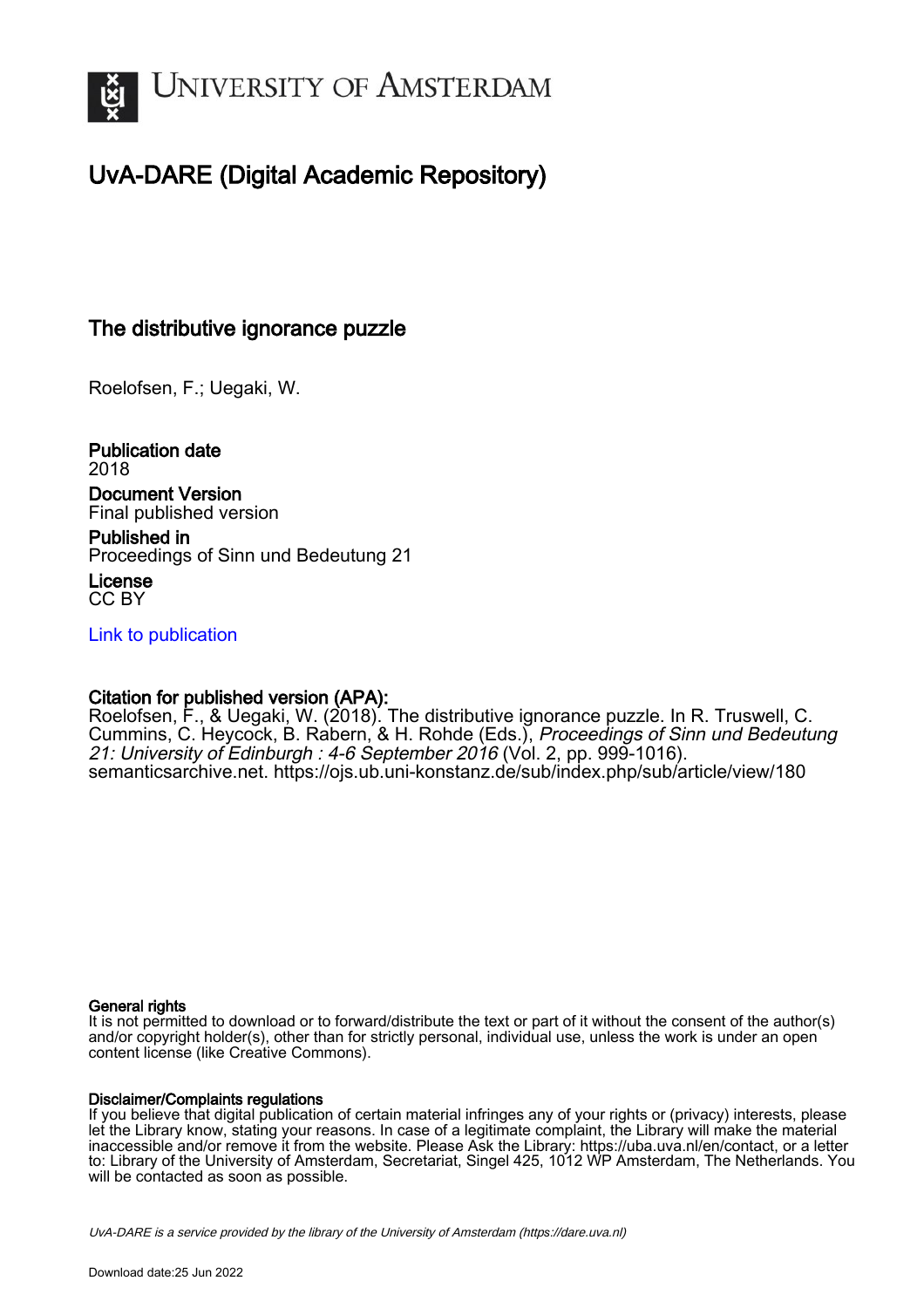## The distributive ignorance puzzle $1$

Floris ROELOFSEN — *University of Amsterdam* Wataru UEGAKI — *Leiden University*

Abstract. We observe that verbs like *wonder* do not just imply that their subject does not know the answer to the embedded question, but a stronger form of ignorance, which we call *distributive ignorance*. This is not predicted by existing work on the semantics of *wonder*, and we argue that it cannot be straightforwardly derived as a pragmatic inference either. We consider two possible semantic accounts, and conclude in favor of one on which the lexical semantics of *wonder* involves exhaustification w.r.t. structural alternatives as well as sub-domain alternatives of its complement.

Keywords: *wonder*, ignorance, inquisitive semantics, exhaustivity.

## 1. Introduction

This paper is concerned with clause-embedding predicates such as *wonder*, *investigate* and *be curious*. These predicates have two things in common. First, in terms of selectional restrictions, they only take interrogative clauses as their complement, not declarative ones:

- (1) The doctor is wondering what the patient ate / \*that the patient ate.
- (2) The doctor is investigating what the patient ate / \*that the patient ate.
- (3) The doctor is curious what the patient ate  $/$  \*that the patient ate.

Second, in semantic terms, they each imply, roughly, that their subject is *ignorant* with respect to the issue expressed by the complement and *interested* in resolving this issue.

We will refer to predicates with these two properties as INQUISITIVE PREDICATES,<sup>2</sup> and we will be concerned in this paper with the kind of ignorance that they imply on the part of their subject. Our starting point is a simple but novel empirical observation: when an inquisitive predicate takes an alternative question as its complement, it implies ignorance about all the alternatives introduced. For instance, *John wonders whether Ann, Bill, or Carol arrived* implies that John is ignorant as to whether Ann arrived, as to whether Bill arrived, and as to whether Carol arrived. We will show that this DISTRIBUTIVE IGNORANCE implication is not predicted by existing work on the semantics of *wonder*, even if we take pragmatic strengthening into account. We will then consider two ways of accounting for distributive ignorance: one directly encodes it in the lexical entry for *wonder*, the other derives it as a consequence of a lexicalized

<sup>&</sup>lt;sup>1</sup>We are grateful to Ivano Ciardelli, Alexandre Cremers, Clemens Mayr, Yael Sharvit, Benjamin Spector, and two anonymous *Sinn und Bedeutung* reviewers for very helpful comments and discussion. We gratefully acknowledge financial support from the Netherlands Organisation for Scientific Research (NWO), the Japan Society for the Promotion of Science (JSPS), and the European Research Council (ERC, grant agreement number 680220).

<sup>2</sup>For Karttunen (1977), the class of inquisitive predicates also includes speech act predicates such as *ask* and *inquire*. We will leave such predicates out of consideration here since they do not semantically imply that the subject is ignorant (although this is often pragmatically implicated). In particular, in examples where the subject is a teacher or a quiz master, it is clear that she need not be ignorant about the answer to the embedded question.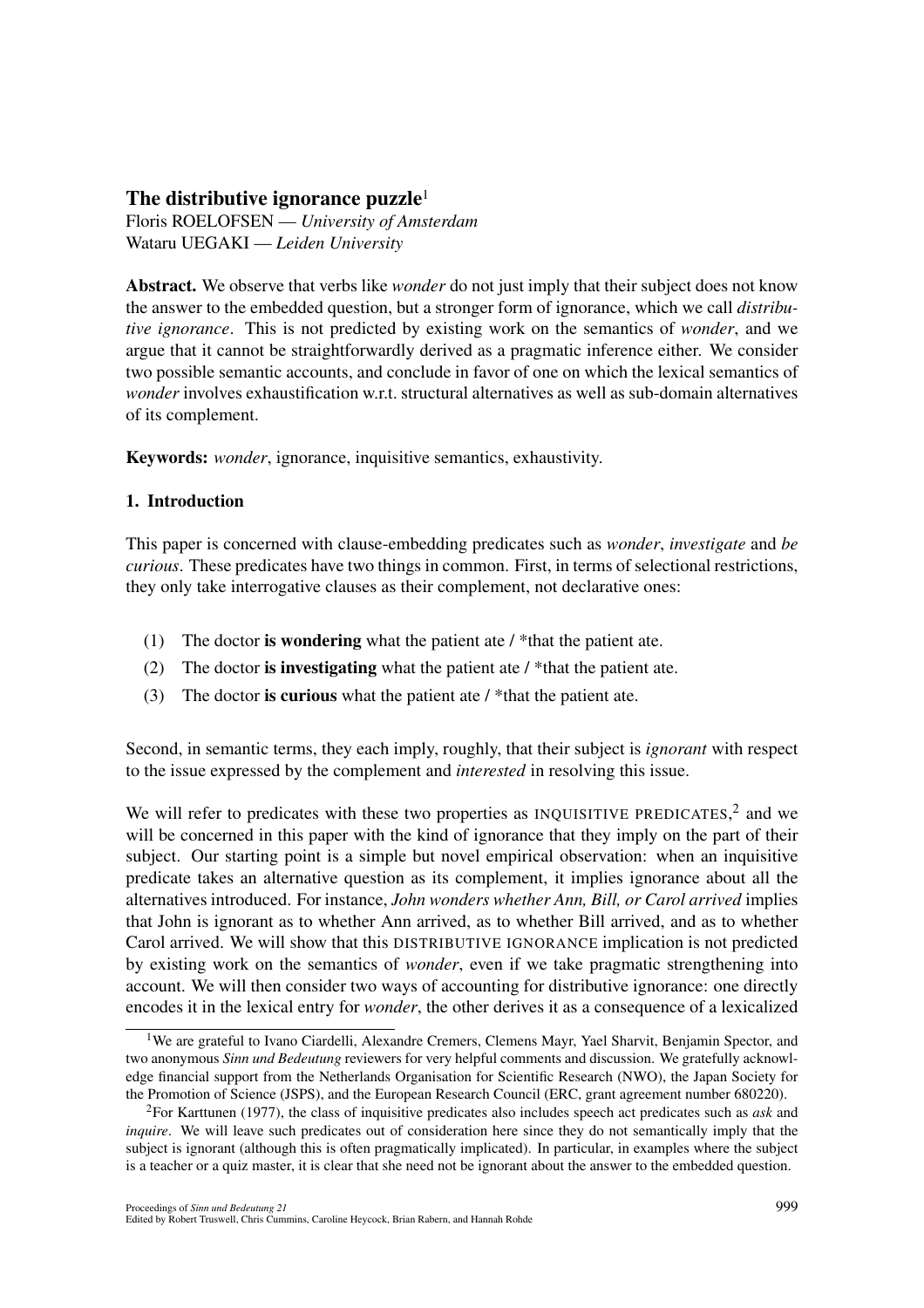exhaustive inference. We will argue that the exhaustivity-based account is preferable, since it better accounts for distributive ignorance when the complement is a *wh*-question or a polar disjunctive question rather than an alternative question. Throughout, we will focus on the case of *wonder*, but the arguments apply to other inquisitive predicates as well.

The paper is structured as follows: *§*2 briefly reviews existing work on the semantics of *wonder*; *§*3 introduces the distributive ignorance puzzle; *§*4 considers a *pragmatic* account, and the challenges it faces; *§*5 specifies two *semantic* approaches, and *§*6 attempts to tease these two apart with additional empirical observations.

### 2. Background on the semantics of *wonder*

Our theoretical point of departure here is the semantics for *wonder* proposed by Ciardelli and Roelofsen (2015), henceforth C&R.<sup>3</sup> Informally, the idea behind this account is that *wondering*  $\varphi$  amounts to (i) not knowing an answer to the issue expressed by  $\varphi$ , and (ii) entertaining the issue expressed by  $\varphi$ . To make this idea more precise, C&R develop a formal framework called *inquisitive epistemic logic* (IEL), combining notions from standard epistemic logic and inquisitive semantics. We will briefly review the relevant features of the framework, and then spell out the proposed semantics for *wonder*.

Information states and sentence meanings An INFORMATION STATE is modeled in epistemic logic as a set of possible worlds, namely those worlds that are compatible with the information available in the state. The MEANING OF A SENTENCE, whether declarative or interrogative, is modeled in inquisitive semantics as a set of information states, those states where (i) the information conveyed by the sentence is established, and (ii) the issue raised by the sentence is resolved. For instance:

- [Bill left] =  $\{s \mid \forall w \in s : \text{ Bill left in } w\}$
- [Did Bill leave] =  $\{s \mid \forall w \in s : B \text{ all left in } w\} \cup \{s \mid \forall w \in s : B \text{ ill did not leave in } w\}$
- $[When \text{def } x] = \{s \mid \exists d \in D : \forall w \in s : d \text{ left in } w\}$  [mention-some]

The meaning of a sentence in inquisitive semantics is always non-empty and closed under subsets: if  $s \in \llbracket \phi \rrbracket$  and  $s' \subset s$  then  $s' \in \llbracket \phi \rrbracket$  as well (for motivation of these constraints on sentence meanings, see Ciardelli et al., 2015). The maximal elements of  $\llbracket \phi \rrbracket$  are called the ALTERNATIVES in  $\llbracket \phi \rrbracket$ , denoted ALT( $\phi$ ). For instance:

- ALT(Bill left) =  $\{ \{ w \mid \text{Bill left in } w \} \}$
- ALT(Did Bill leave) =  $\{\{w \mid \text{Bill left in } w\}, \{w \mid \text{Bill didn't leave in } w\}\}\$
- ALT(Who left) =  $\{ \{ w \mid d \text{ left in } w \} \mid d \in D \}$  [mention-some]

 $3$ For a closely related account see Uegaki (2015), and for comparison of the two see Theiler et al. (2016). For earlier informal discussions of the semantics of *wonder*, see Karttunen (1977) and Guerzoni and Sharvit (2007).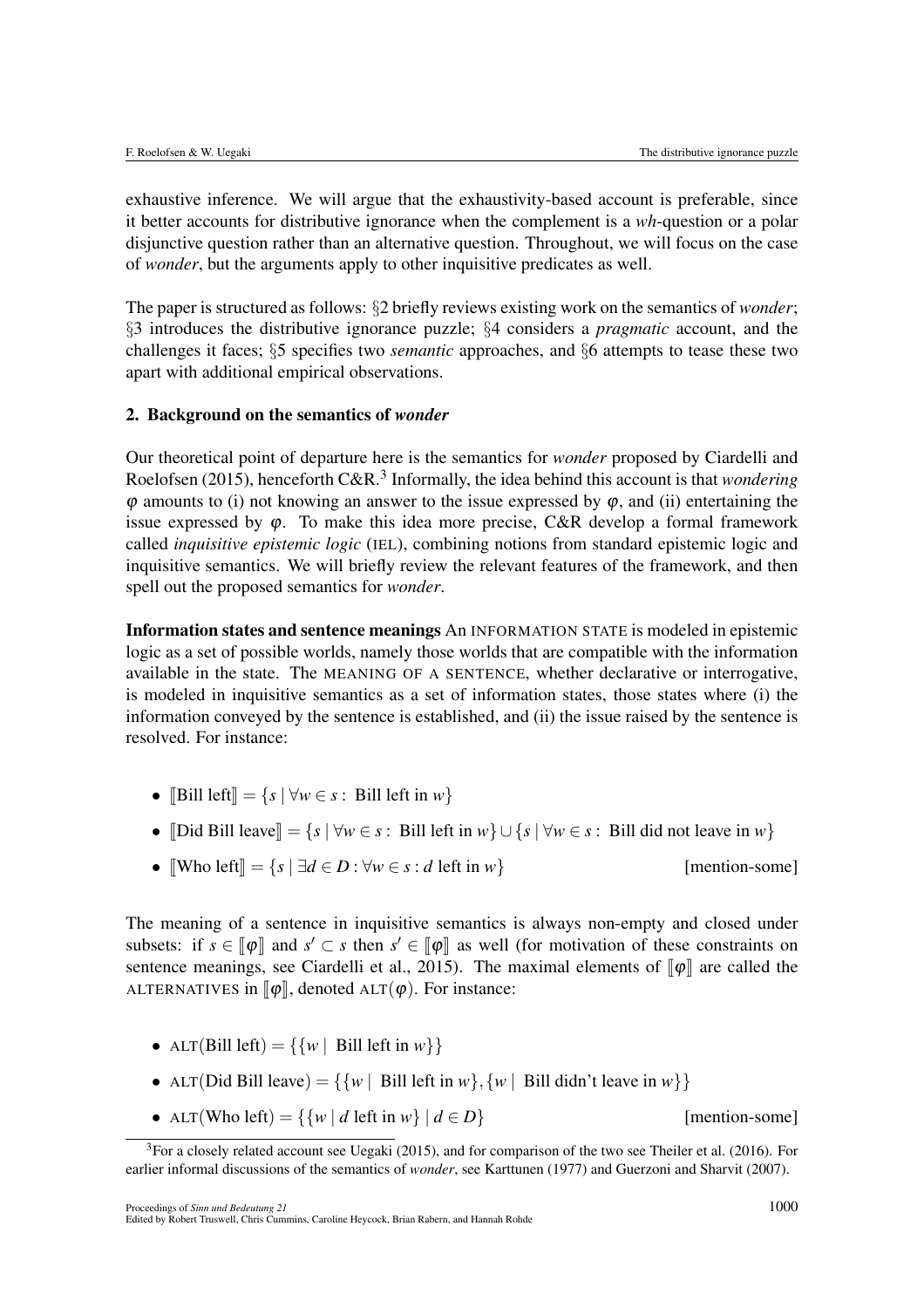**Inquisitive states** The INQUISITIVE STATE of an agent  $a$ ,  $\Sigma_a$ , is represented in IEL as a set of information states, namely those information states that resolve all the issues that *a* entertains. Just like sentence meanings, inquisitive states are also assumed to be non-empty and closed under subsets. Moreover, it is assumed that  $\Sigma_a$  always forms a *cover* of *a*'s information state, denoted as  $\sigma_a$ :  $\bigcup \Sigma_a = \sigma_a$  (for motivation of these constraints on  $\Sigma_a$ , see Ciardelli and Roelofsen, 2015). This means that  $\sigma_a$  can always be determined on the basis of  $\Sigma_a$ .

Modal operators, informally IEL has two basic modal operators. Informally, (i) an agent *knows*  $\varphi$  iff her current information state  $\sigma_a$  is a member of  $\lbrack \varphi \rbrack$ , i.e., one where the issue expressed by  $\varphi$  is resolved, and (ii) an agent *entertains* the issue expressed by  $\varphi$  iff every information state in her inquisitive state is a member of  $\llbracket \varphi \rrbracket$ , i.e., every state that resolves the issues that she entertains is one where the issue expressed by  $\varphi$  is resolved. The semantics of *wonder* is defined in terms of these two basic modal operators. Informally, an agent wonders about  $\varphi$  iff she doesn't know  $\varphi$  but does entertain the issue expressed by  $\varphi$ .

Models and semantics An IEL MODEL for a given set of agents *A* and a set of atomic sentences  $\mathscr P$  is a triple  $M = \langle \mathscr W, V, \Sigma_{\mathscr A} \rangle$ , where (i)  $\mathscr W$  is a set of POSSIBLE WORLDS, (ii)  $V : \mathscr W \mapsto \wp(\mathscr P)$ is a VALUATION MAP, and (iii)  $\Sigma_{\mathscr{A}} = {\Sigma_a | a \in \mathscr{A}}$  is a set of INQUISITIVE STATE MAPS, one for each agent  $a \in \mathcal{A}$ , mapping every world  $w \in \mathcal{W}$  to the inquisitive state of *a* in *w*,  $\Sigma_a(w)$ . The information state of *a* in *w*,  $\sigma_a(w)$ , is defined as  $\bigcup \Sigma_a(w)$ . The semantics for the non-modal fragment of IEL is just that of basic inquisitive semantics. For the knowledge and entertain modality, the semantics is as described informally above:

(4) a.  $||A|| := \{ s | \forall w \in s : A \in V(w) \}$  for any atomic sentence  $A \in \mathcal{P}$ b.  $\llbracket \neg \varphi \rrbracket := \{ s \mid \forall t \in \llbracket \varphi \rrbracket : s \cap t = \varnothing \}$ c.  $\llbracket \varphi \wedge \psi \rrbracket := \llbracket \varphi \rrbracket \cap \llbracket \psi \rrbracket$ d.  $[\![\varphi \vee \psi ]\!] := [\![\varphi ]\!] \cup [\![\psi ]\!]$ e.  $[K_a \varphi] := \{ s \mid \forall w \in s : \sigma_a(w) \in [\varphi] \}$ f.  $\llbracket E_a \varphi \rrbracket := \{ s \mid \forall w \in s : \Sigma_a(w) \subseteq \llbracket \varphi \rrbracket \}$ 

If  $s \in [\![\varphi]\!]$  we say that *s supports*  $\varphi$ . If  $\varphi$  is supported by a state of complete information  $\{w\}$ , then we say that  $\varphi$  is *true* in *w*, notation  $w \models \varphi$ :

$$
(5) \quad w \models \varphi \iff \{w\} \in [\varphi]
$$

It follows from the semantics given in (4) that modal statements of the form  $K_a\varphi$  and  $E_a\varphi$  are supported by a state *s* if and only if they are true in every world in *s*. Thus, in the case of modal statements, support is fully determined by truth (this does not hold in general, in particular not for disjunctions). To simplify the exposition, we may therefore just as well focus on the truth-conditions of such statements, which are as follows:

(6) a.  $w \models K_a \varphi \iff \sigma_a(w) \in [\![\varphi]\!]$ b.  $w \models E_a \varphi \iff \Sigma_a(w) \subseteq [\![\varphi]\!]$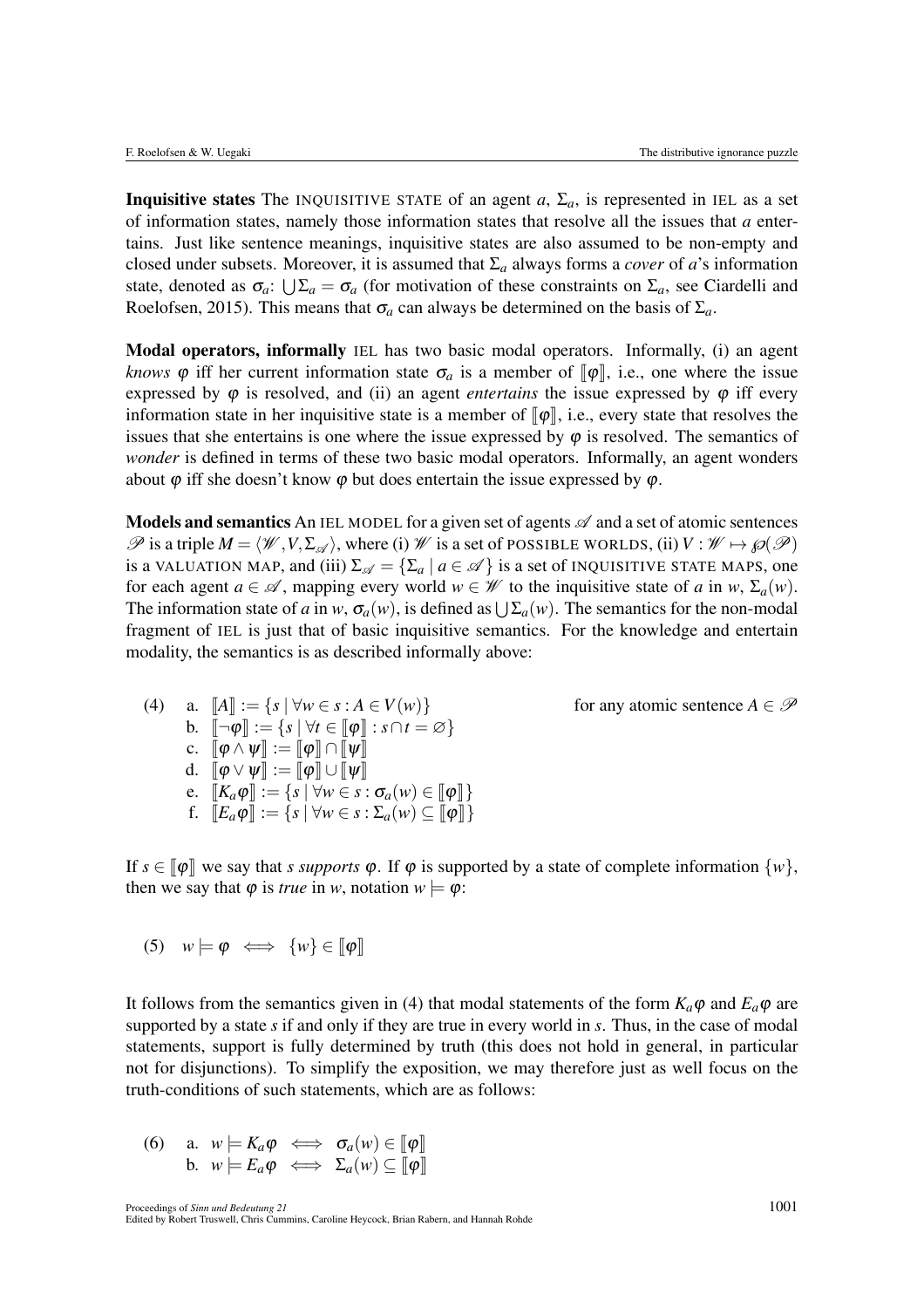As anticipated above the *wonder* modality in IEL, *W*, is defined in terms of the basic modal operators  $K$  and  $E$ , as in (7). This means that it has the truth-conditions specified in (8):

$$
(7) \quad W_a \varphi := \neg K_a \varphi \wedge E_a \varphi
$$

(8)  $w \models W_a \varphi \iff \sigma_a(w) \not\in [\![\varphi]\!] \ \land \ \Sigma_a(w) \subseteq [\![\varphi]\!]$ 

IEL can be extended into a compositional, type-theoretic framework (cf., Ciardelli et al., 2017). English *wonder* can then be translated into the formal language of this framework as follows:

(9)  $\Gamma$ wonder $\Gamma = \lambda Q_{\text{(st.t)}} \lambda x_e$ *.W<sub>x</sub>*(*Q*)

For a full sentence involving *wonder* we then get the following:<sup>4</sup>

- (10) a. John wonders whether Ann or Bill arrived.<sup> $\neg$ </sup> = *W<sub>i</sub>*( $A \lor B$ )
	- b.  $w \models W_i(A \lor B) \iff \sigma_i(w) \notin [A \lor B] \land \Sigma_i(w) \subseteq [A \lor B]$ 
		- c. John's current information state doesn't resolve the question whether *A* or *B*, but every information state that resolves the issues that he entertains is one in which the question whether *A* or *B* is resolved.

Before closing this background section it is worth mentioning that C&R's semantics predicts that *wonder* does not license declarative complements, assuming that the meaning of a declarative complement always contains a single alternative. Namely, whenever *W* applies to a sentence whose meaning contains a single alternative, it yields a contradiction.

## 3. Problem: distributive ignorance

C&R's semantics of *wonder* faces an empirical problem. Consider the following example:

(11) Situation John has three students, Ann, Bill and Carol. He is waiting for all of them to arrive at a lab meeting. Someone knocks at the door, but John knows that it can't be Carol because she has just emailed him that she will be late.

Example John wonders whether Ann, Bill or Carol arrived. (Judgment: *False*)

The above example is judged false in the given situation. The sentence is true only if John's information state is compatible with *every alternative* expressed by the complement, i.e., the sets of worlds in which Ann arrived, Bill arrived, and Carol arrived, respectively. Moreover, John's information state should not entail any of these alternatives. Together, this means that the truth of (11) requires that, for each alternative, John is *ignorant* as to whether it holds.

<sup>4</sup>For simplicity, we assume here that the embedded alternative question *whether Ann or Bill arrived* is translated into IEL as  $A \vee B$ , disregarding the fact that alternative questions presuppose that exactly one of the disjuncts holds. This simplification does not affect the arguments that we will make.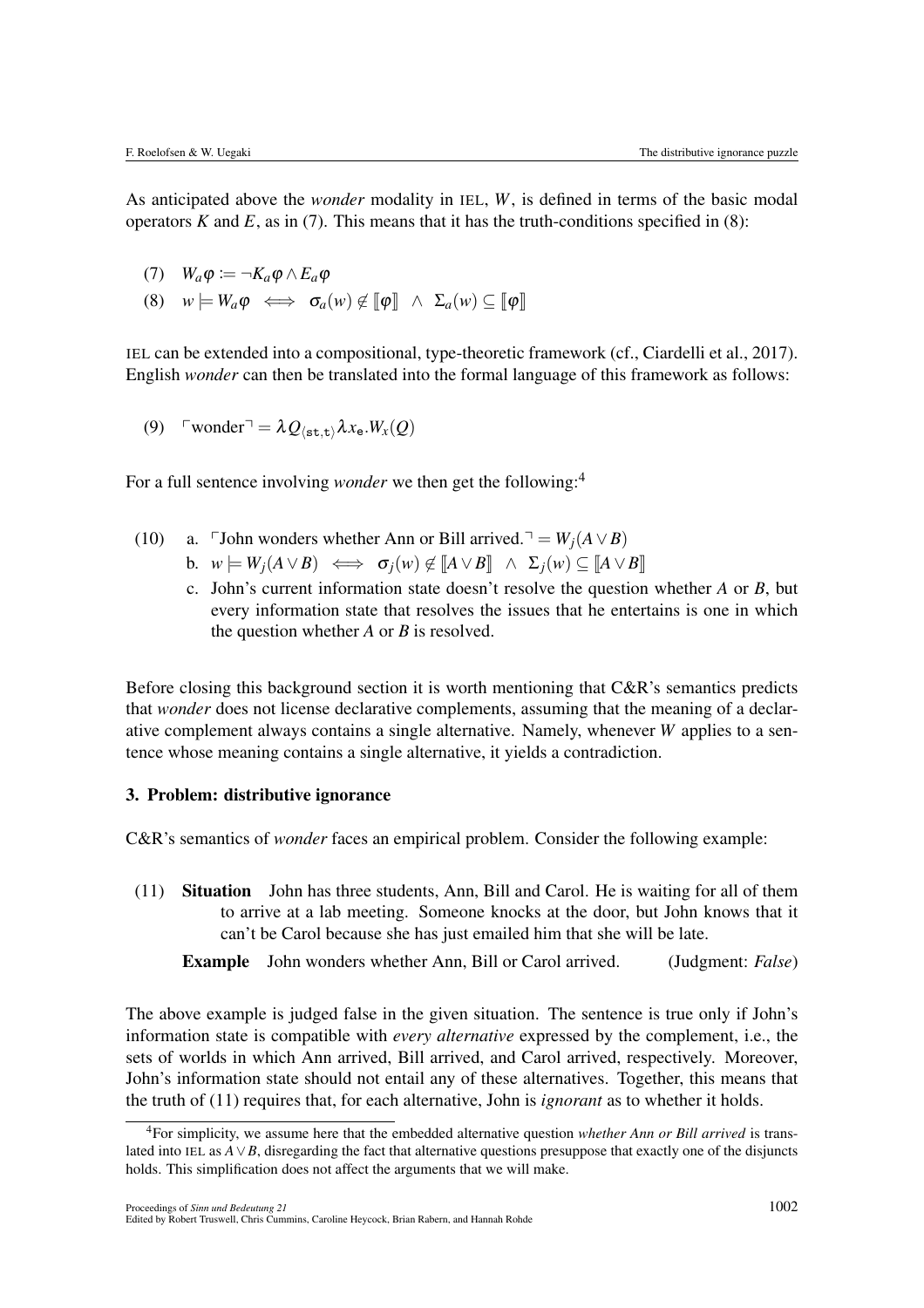Figure 1: The meaning of the complement, John's inquisitive state  $\Sigma_i$ , and John's information state  $\sigma_i$  in (11). Recall that  $\Sigma_i$  and  $[A \vee B \vee C]$  are downward-closed; the figures only depict their maximal elements.



More generally, for any individual-denoting DP  $x$  and any alternative question  $\varphi$ , the sentence *x wonders*  $\varphi$  implies that *x* is ignorant about each of the alternative answers to  $\varphi$ . We refer to this requirement in the meaning of *wonder* as the DISTRIBUTIVE IGNORANCE requirement. Later, we will discuss in detail what this requirement looks like in examples with *wh*-questions and polar questions. For now, however, let us focus on explaining why the distributive ignorance requirement that arises with alternative questions is a problem for C&R's account.

To see this, consider the example in (11) again. C&R's semantics incorrectly predicts that (11) is *true* in the given situation. This is so since John's current information state does not resolve the question of whether *A*, *B* or *C*, but every information state that resolves the issues that he is entertaining, i.e., every element of his inquisitive state, is one that does resolve the question whether *A*, *B* or *C*. Formally, we have the following:

(12) John wonders whether Ann, Bill or Carol arrived.<sup> $\neg$ </sup> = *W<sub>j</sub>*( $A \lor B \lor C$ )

(13) 
$$
w \models W_j(A \lor B \lor C) \iff \sigma_j(w) \not\in [A \lor B \lor C]
$$
 and  $\Sigma_j(w) \subseteq [A \lor B \lor C]$ 

The meaning of the complement, John's inquisitive state  $\Sigma_j$ , and his information state  $\sigma_j$  are as follows in the given situation (see Figure 1 for graphical representations):

(14) a. 
$$
\llbracket A \vee B \vee C \rrbracket = \llbracket A \rrbracket \cup \llbracket B \rrbracket \cup \llbracket C \rrbracket \tag{meaning of the complement} \tag{14.2}
$$
  
\nb. 
$$
\Sigma_j = \{ s \mid s \in \llbracket A \rrbracket \cup \llbracket B \rrbracket \text{ and } \forall t \in \llbracket C \rrbracket : s \cap t = \varnothing \} \tag{John's inquisitive state}
$$
  
\nc. 
$$
\sigma_j = \{ w \mid (w \in \bigcup \llbracket A \rrbracket \text{ or } w \in \bigcup \llbracket B \rrbracket) \text{ and } w \notin \bigcup \llbracket C \rrbracket \} \tag{John's information state}
$$

Thus, the truth conditions in (13) are indeed met in the given situation, since (14c) is not a member of (14a) while (14b) is a subset of (14a). This prediction is incorrect.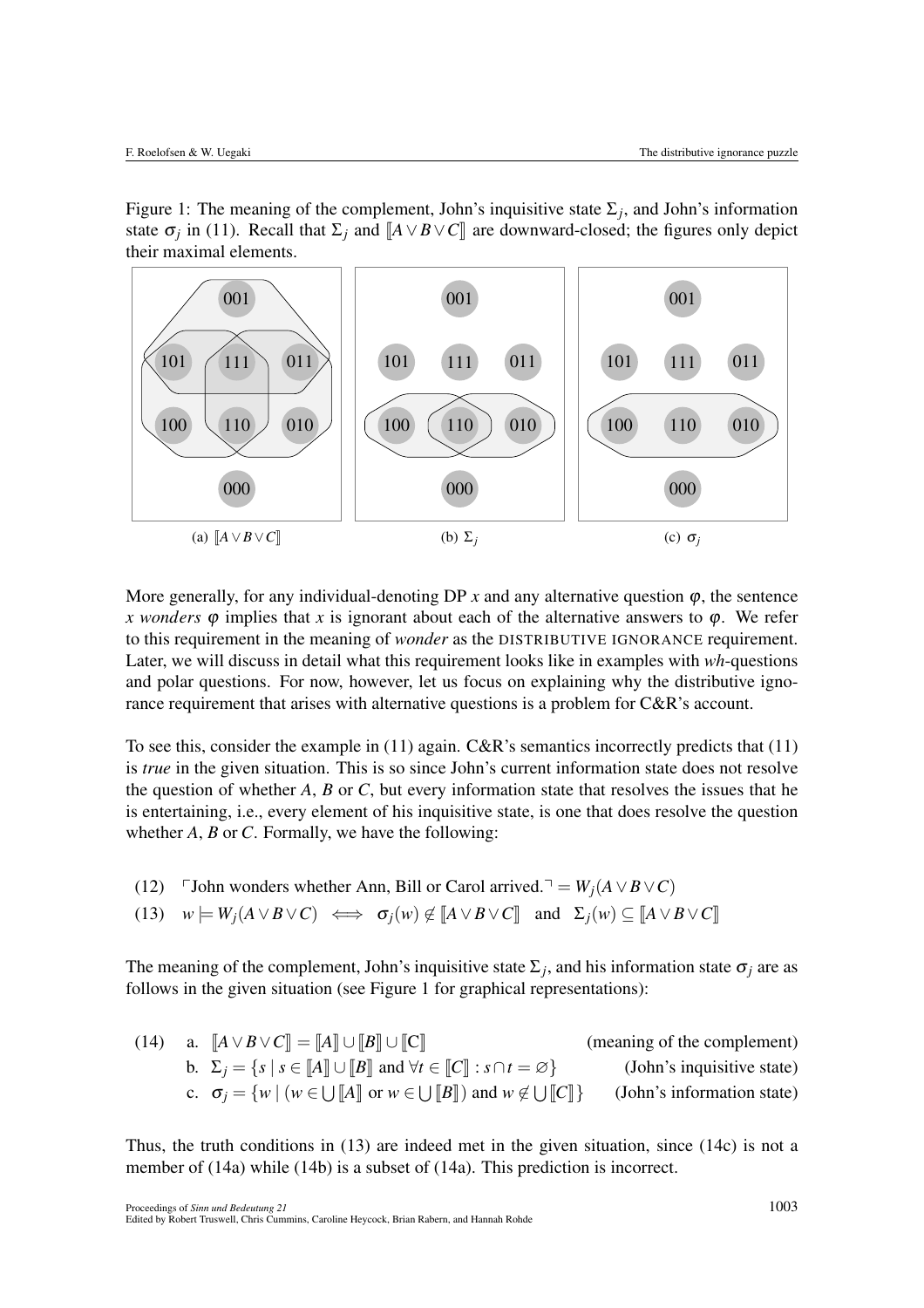#### 4. A pragmatic account and its challenges

4.1. The distributive ignorance requirement as a conversational implicature

Prima facie, one may think that the distributive ignorance requirement could be explained pragmatically, while retaining C&R's semantics for *wonder*. A possible pragmatic derivation of the requirement would go as follows. The speaker of (11) could have uttered another sentence with a *shorter disjunction*, such as the one in (15):

- (11) John wonders whether Ann, Bill or Chris arrived.
- (15) John wonders whether Ann or Bill arrived.

The alternative in (15) would have been a simpler, presumably still relevant, way to describe John's state. Thus, we could derive the negation of (15) as an implicature, which has the following truth conditions:

(16)  $w \models \neg W_i(A \lor B) \iff \sigma_i \in [A] \cup [B]$  or  $\Sigma_i \nsubseteq [A] \cup [B]$ 

Distributive ignorance can be derived from this implicature, together with the assumed literal meaning of the sentence. Namely, the ignorance condition in the literal meaning implies that  $\sigma_i \notin [A] \cup [B]$ . Therefore, for the implicature to hold it must be the case that  $\Sigma_i \notin [A] \cup [B]$ . But the 'entertainment' condition in the literal meaning says that  $\Sigma_i \subseteq [A] \cup [B] \cup [C]$ . This allows us to conclude that  $\Sigma_i \cap \mathcal{C} \neq \{\emptyset\}$ , which in turn implies that John's information state,  $\sigma_i$  must be compatible with  $\Box$  Following the same line of reasoning for the other disjuncts, we can derive that  $\sigma_i$  has to be compatible with  $\bigcup_{i=1}^k A_i$  and with  $\bigcup_{i=1}^k B_i$  as well. At the same time,  $\sigma_j$  cannot entail any of  $\bigcup [A], \bigcup [B]$  and  $\bigcup [C],$  due to the ignorance condition in the literal meaning. Thus, we derive that John has to be ignorant w.r.t.  $\bigcup [A], \bigcup [B],$  and  $\bigcup [C].$ 

Thus, we see that the distributive ignorance requirement of (11) can be derived as a pragmatic inference. However, there are empirical features of the distributive ignorance requirement which, at face value, do not seem to be in line with the traditional Gricean conception of pragmatic implicatures. Below, we describe three such empirical features.

#### 4.2. Challenges for the pragmatic account

### 4.2.1. Non-monotonicity of *wonder*

First of all, due to the non-monotonicity of C&R's semantics for *wonder*, the sentence in (15) is actually not stronger than the original sentence in  $(11)$ . For instance,  $(15)$  is true while  $(11)$ is false when John's inquisitive state is as follows:

(17)  $\Sigma_j = \{ s \mid s \in [A] \cup [B] \text{ and } s \in [C] \}$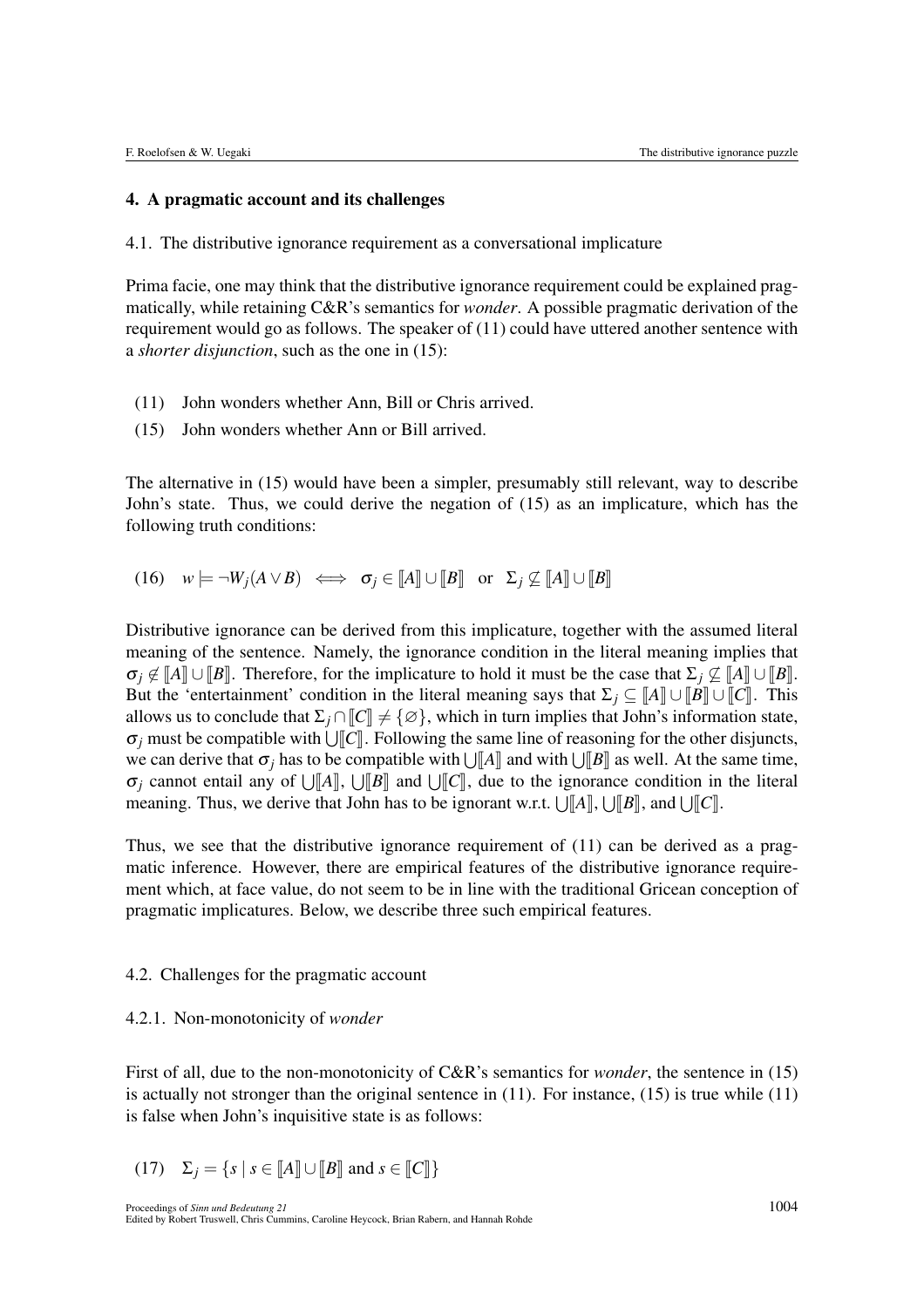Since quantity implicatures under the traditional Gricean conception arise only with respect to *strictly stronger* alternatives, the fact that (15) is not strictly stronger than (11) suggests that the inference cannot be treated as a traditional quantity implicature.

One might suggest that the ignorance condition in the semantics of *wonder* could be treated as a presupposition, and that (15) would then indeed asymmetrically entail (11) if we only consider their assertive component, which would consist in the entertainment condition. However, we submit that the ignorance condition of *wonder* is part of its assertive meaning, given that it does not exhibit the projection behavior of presuppositions. The following examples show that it does not project out of (a) negation, (b) polar questions, and (c) the attitude predicate *doubt*, as evidenced by the fact that the underlined continuations are perfectly felicitous.

- (18) a. The detectives are not wondering whether Ann stole the jewels. They already know that she did.
	- b. A: Are the detectives wondering whether Ann stole the jewels? B: No, they already know that she did.
	- c. Bill doubts that the detectives are wondering whether Ann stole the jewels. He believes that they already know that she stole them.

This contrasts with the behavior of attitude-verb meanings whose presuppositional status is undisputed. For example, the factive presupposition of *know* does exhibit the typical projection behavior, as shown by the oddness of the contradicting continuations in the following examples (in order to become felicitous, these continuations need a marker of presupposition denial such as *actually* or *in fact*).

- (19) a. The detectives don't know that Ann stole the jewels. #She didn't steal them.
	- b. A: Do the detectives know that Ann stole the jewels? B: No, they don't. #She didn't steal them.
	- c. Bill doubts that the detectives know that Ann stole the jewels. #He doesn't believe that she stole them.

## 4.2.2. Obligatoriness

The second challenge for a pragmatic account of distributive ignorance is its *obligatory* nature. The following example indicates that distributive ignorance cannot be canceled, contrary to what would be expected under a traditional Gricean approach.

(20) John wonders whether Ann, Bill or Carol arrived. # In fact, he already knows that Carol is still at home, but he doesn't know yet whether Ann or Bill arrived.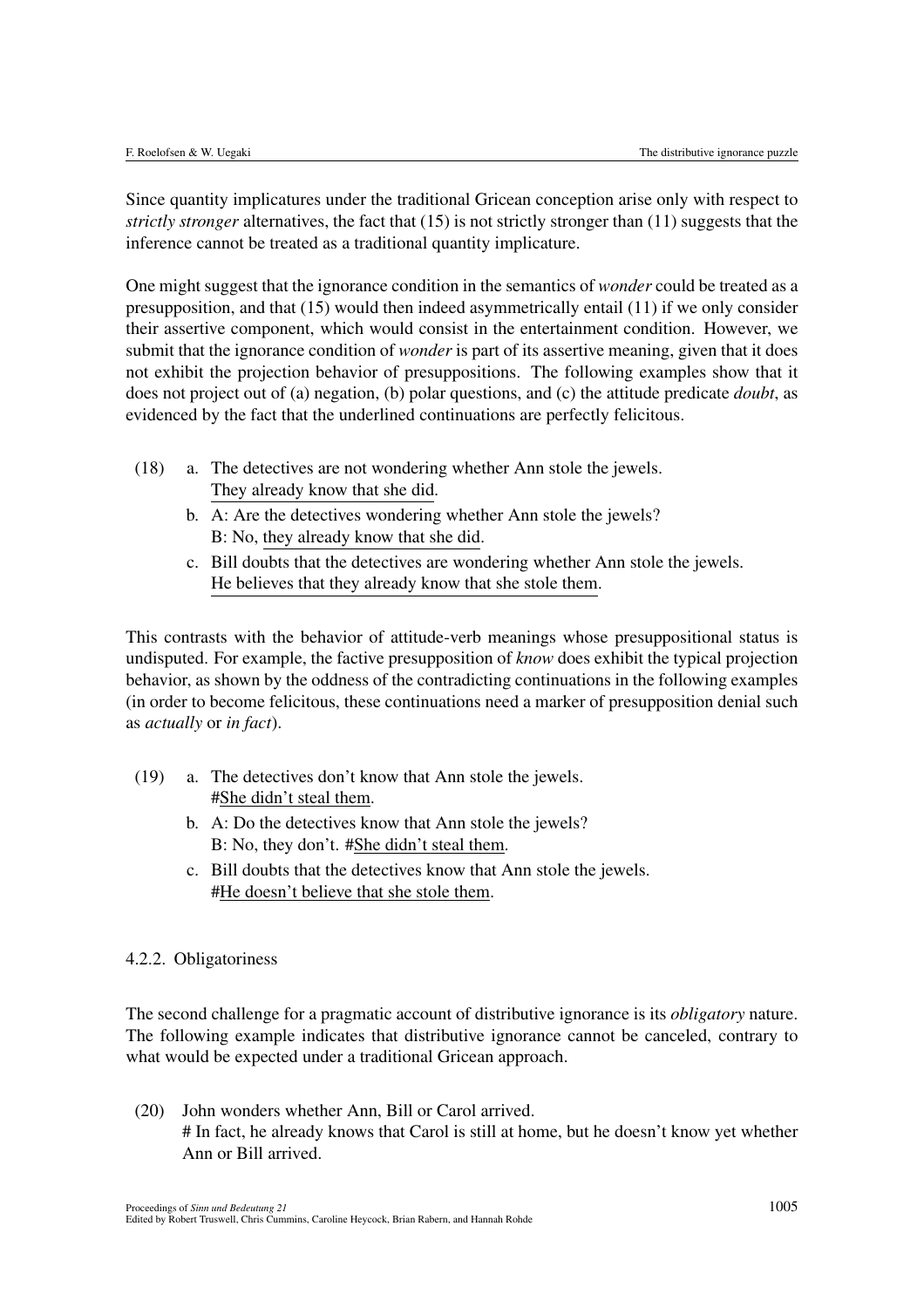At this point, it should be mentioned that not all Gricean analyses of implicatures predict cancellability as a necessary feature. In particular, Lauer (2014) points out that Gricean pragmatics predicts that an obligatory implicature arises if an utterance of an expression *necessarily* makes a more preferred expression salient. Lauer (2014) argues that this is exactly the case with the ignorance implicature of unembedded disjunctions since an utterance of the form  $\alpha$  or  $\beta$ necessarily makes each disjunct salient (see also Westera, 2017).

It is conceivable that Lauer's analysis can be applied to the distributive ignorance requirement of *wonder*, correctly capturing its obligatory nature within a pragmatic approach. However, such an analysis would still face the non-monotonicity issue discussed above, and would also have difficulty capturing the *locality* of distributive ignorance, to which we turn next.

## 4.2.3. Locality

The distributive ignorance requirement of *wonder* is local, in the sense that it takes scope below operators that are syntactically above *wonder*. The following example illustrates this:

(21) Situation There is a crime with three suspects, Ann, Bill, and Carol. There are five detectives investigating the case; one has already ruled out Carol but is still wondering whether it was Ann or Bill. The others don't know anything yet.

Example Exactly four detectives are wondering whether it was Ann, Bill, or Carol.

(Judgment: *true*)

The judgment that this example is *true* can only be accounted for if the distributive ignorance requirement takes scope below the subject quantifier *exactly four detectives*. If the distributive ignorance requirement is derived as a global pragmatic implicature, the sentence would be predicted to be *false*. Here's why: the literal meaning of the given sentence would be that exactly four detectives are such that (i) they don't know whether it was Ann, Bill, or Carol, and (ii) every information state they want to be in resolves the issue of whether it was Ann, Bill, or Carol. This is *false* in the situation above since all five detectives meet these conditions. Adding implicatures to the literal meaning of the sentence could only strengthen it and could thus not make it true in the given situation.

The following example further strengthens our claim that distributive ignorance scopes locally:

- (22) Situation There is a crime with three suspects, Ann, Bill, and Carol. There are three detectives investigating the case.
	- *•* Detective 1 has ruled out Ann but still wonders whether it was Bill or Carol.
	- *•* Detective 2 has ruled out Bill but still wonders whether it was Ann or Carol.
	- Detective 3 has ruled out Carol but still wonders whether it was Ann or Bill.<sup>5</sup>

 $5$ We thank Benjamin Spector for drawing our attention to this type of situations.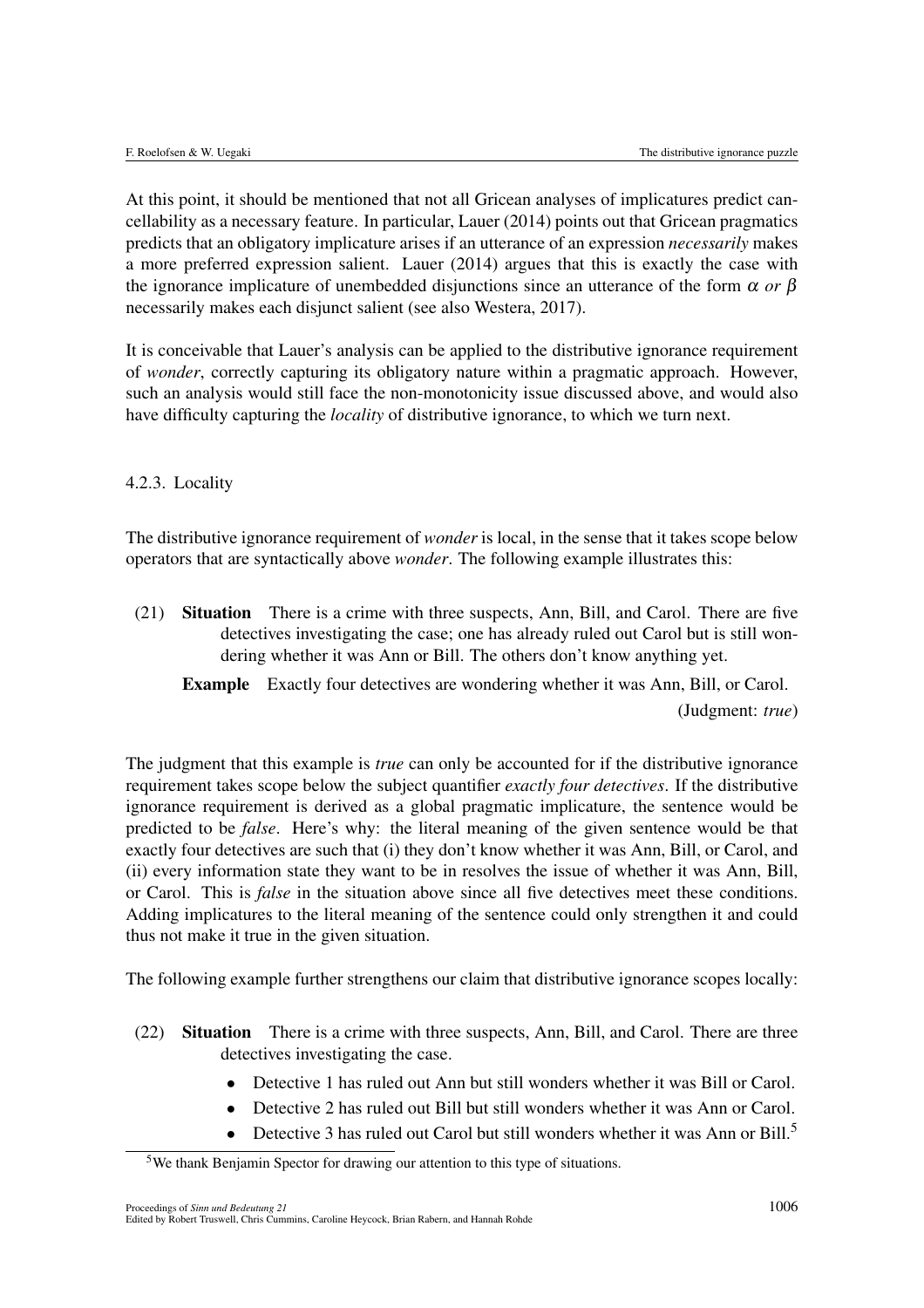Example Every detective is wondering whether it was Ann, Bill, or Carol.

(Judgment: *false*)

The judgment that this example is *false* makes sense if the distributive ignorance requirement takes scope under *every detective*. On the other hand, a global derivation of the pragmatic inference would predict the sentence to be *true*. Here's why: the predicted implicatures would be as follows:

- (23) a. It is not the case that every detective wonders whether it was Ann or Bill.
	- b. It is not the case that every detective wonders whether it was Bill or Carol.
	- c. It is not the case that every detective wonders whether it was Carol or Ann. and so on...

These implicatures are all *true* in the given situation. The presence of detectives 1 and 2 makes (23a) true. The presence of detectives 2 and 3 makes (23b) true. The presence of detectives 1 and 3 makes (23c) true.

The locality of distributive ignorance is a challenge for the pragmatic approach since pragmatic maxims are traditionally assumed to apply globally, i.e., to the sentence as a whole.<sup>6</sup> Certain apparently local implicatures have been explained within pragmatic approaches that are essentially Gricean in nature (see, e.g., Franke, 2009). It is possible that such pragmatic theories could ultimately derive local distributive ignorance implicatures with *wonder* as well. However, it is not immediately clear, to us, how this may be achieved.

We have seen, then, that a 'conservative' approach, which maintains C&R's semantics for *wonder* and tries to derive the distributive ignorance requirement pragmatically, encounters a number of challenges. However, this is of course not the only possible approach. Another option is to reconsider C&R's semantics of *wonder* and see if it could be adapted so as to derive the distributive ignorance requirement directly, without pragmatics. Clearly, such an approach would directly predict the obligatory and local nature of the distributive ignorance requirement. Moreover, it would steer clear of the non-monotonicity issue that the pragmatic approach faces. This is the route that we will take in the remainder of this paper.

| (i) John believes that it was Ann, Bill, or Carol.                    | (implies distributive ignorance) |
|-----------------------------------------------------------------------|----------------------------------|
| (ii) Exactly four detectives believe that it was Ann, Bill, or Carol. | $(false$ in $(21))$              |
| (iii) Every detective believes that it was Ann, Bill, or Carol.       | (true in (22))                   |

This contrast between *wonder* and *believe* suggests that distributive ignorance with *wonder* is a local implication associated with the semantics of the predicate itself while distributive ignorance with *believe* is a global pragmatic implicature that arises regardless of the embedding predicate.

<sup>6</sup>Locality also distinguishes *wonder* from other predicates, such as *believe*. Although *believe* also implies distributive ignorance when taking a referential subject, as illustrated in (i) below, examples with quantificational subjects reveal that this implication is not local, as illustrated in (ii) and (iii).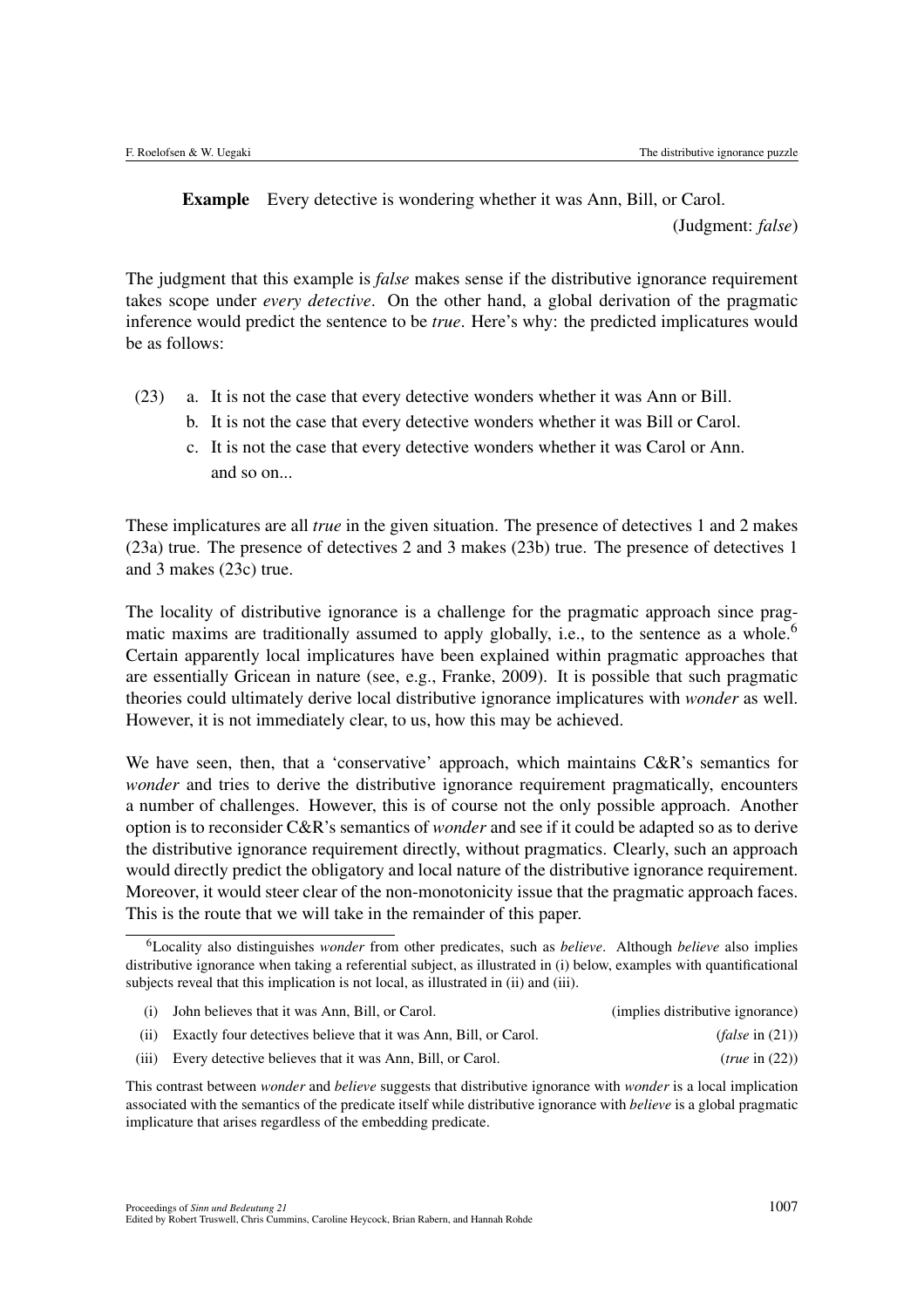#### 5. Two semantic accounts

We will consider two ways to adapt C&R's semantics. The first (*§*5.1) directly strengthens the ignorance requirement in the lexical semantics of *wonder*. The second (*§*5.2) leaves C&R's basic entry for *wonder* intact, but additionally assumes that the semantics of the verb involves an *exhaustivity operator*, just like the semantics of *only*. <sup>7</sup> The main difference between these two accounts is that on the former, *wonder* remains sensitive only to the semantic content of the clause that it combines with, while on the second, due to the exhaustivity operator, it becomes sensitive to the formal structure of its complement clause as well. In *§*6 we will attempt to tease these two accounts apart based on data involving polar questions and *wh*-questions.

#### 5.1. Directly encoding strong ignorance

In C&R's semantics of *wonder*, the ignorance condition is encoded as  $\neg K_a \varphi$ . That is, the subject's information state must not be contained in any alternative in  $\llbracket \varphi \rrbracket$ . This is a relatively weak notion of ignorance. A natural way to strengthen it would be to require that, in addition, the subject's information state should be compatible with every alternative in  $\llbracket \phi \rrbracket$ . Let us introduce a new modal operator, *I*, which expresses this strong form of ignorance:

(24) 
$$
w \models I_a \varphi \iff \forall \alpha \in \text{ALT}(\varphi) : \sigma_a(w) \not\subseteq \alpha \text{ and } \sigma_a(w) \cap \alpha \neq \varnothing
$$

Using this strong ignorance operator, we can then re-define the *wonder* modality in IEL:

$$
(25) \quad W_a \varphi := I_a \varphi \wedge E_a \varphi
$$

This analysis directly encodes the distributive ignorance requirement in the lexical semantics of *wonder*. Clearly, the local and obligatory nature of the requirement are straightforwardly captured in this way.

## 5.2. Strong ignorance via exhaustivity

We now consider a more indirect account, which supplements C&R's entry for *wonder* with a built-in exhaustivity operator. We will assume that this exhaustivity operator is sensitive to the formal structure of the complement clause, rather than just its semantic content, because an account involving a purely semantic exhaustivity operator would be difficult to distinguish from the account specified above.

For any two natural language expressions  $\varphi$  and  $\varphi',$  we write  $\varphi' \lesssim \varphi$  iff  $\varphi'$  is formally simpler

<sup>&</sup>lt;sup>7</sup>Yet another possible analysis would be one involving an exhaustivity operator in the syntax (Chierchia et al., 2012) rather than in the lexical semantics of *wonder*. However, on such an approach additional assumptions would be needed about the distribution of this operator, in order to account for the locality and obligatory nature of the distributive ignorance requirement. For now, we leave this possible analysis out of consideration.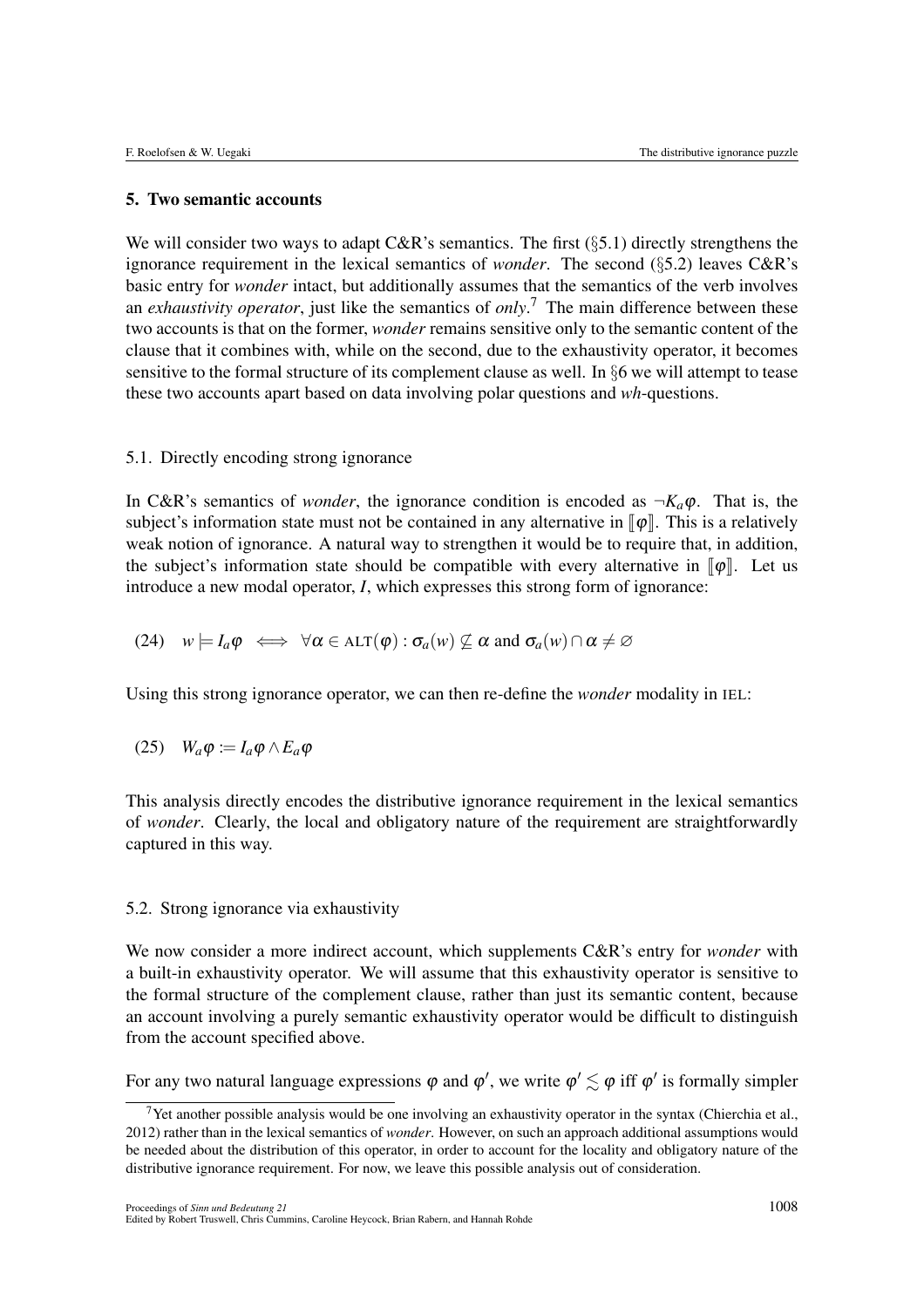than  $\varphi$  in the sense of Katzir (2007), i.e., iff  $\varphi'$  can be obtained from  $\varphi$  by deleting constituents or replacing them with other constituents of the same syntactic category, taken either from the lexicon or from  $\varphi$  itself.

The exhaustivity operator that we will assume takes an expression  $\varphi$  and a set of formal alternatives A, and strengthens  $\varphi$  by negating every  $\psi \in A$  that is not entailed by  $\varphi$ :

(26) 
$$
\mathbf{EXH}_{A}(\varphi) := \varphi \wedge \wedge \{\neg \psi \mid \psi \in A \text{ and } \varphi \not\models \psi\}
$$

Using this exhaustivity operator, the semantics of *wonder* can be formulated as follows:<sup>8</sup>

(27) 
$$
\text{wonder } Q^{-1} = \lambda x. \mathbf{EXH}_{\{W_x(\ulcorner Q \urcorner) \mid Q' \lesssim Q\}} W_x(\ulcorner Q^{-1})
$$

The formal alternatives for exhaustification are expressions of the form  $W_x \sim \mathcal{Q}'$ , where  $\mathcal{Q}'$  is grammatically simpler than the original complement *Q*. As a result of exhaustification, *x wonders Q* negates those formal alternatives that are not entailed by  $W_x(\ulcorner Q\urcorner).^9$  The obligatory and local nature of the distributive ignorance requirement follow from this analysis as well.

To see the account at work, consider the following sentence:

(28) Every detective wonders whether *A*, *B* or *C*.

For concreteness, let us assume that the complement in this sentence has the following structure (as far as we can see, all other reasonable assumptions about the structure of alternative questions are compatible with our argument as well):

(29) [whether [A or [B or C]]]

Further assume that *or* is translated as  $\vee$  and that *whether* is semantically vacuous but syntactically requires at least one occurrence of *or* in its scope—if no such occurrence is overtly present, as in a polar question, there must be a covert *or not* (cf., Guerzoni and Sharvit, 2014; though again, other assumptions about the syntax-semantics interface of alternative questions would be compatible with our argument as well, as far as we can tell).

This structure can be simplified by eliminating either one or two of the disjuncts; in the latter case *whether* has to be eliminated as well. Such simplifications yield the following structures:

(i)  $\mathbf{EXH}_{A}(\varphi) := \varphi \wedge \wedge \{ \psi \mid \psi \in \mathbf{IE}(\varphi, A) \}$ 

(ii) IE( $\varphi$ ,*A*) :=  $\bigcap$ { $A' \subseteq A \mid A'$  is a maximal subset of *A* s.t.{ $\neg \varphi' | \varphi' \in A'$ }  $\cup$  { $\varphi$ } is consistent}

<sup>8</sup>Since the exhaustivity operator is structure-sensitive, our entry for *wonder* has to be syncategorematic.

<sup>9</sup>We could assume that formal alternatives are only negated if they are innocently excludable (IE), in order to avoid potential contradictions arising from exhaustification (Fox, 2007):

However, we keep the simpler formulation in (26) since there would be no contradiction arising from the negation of non-weaker alternatives in the examples under consideration.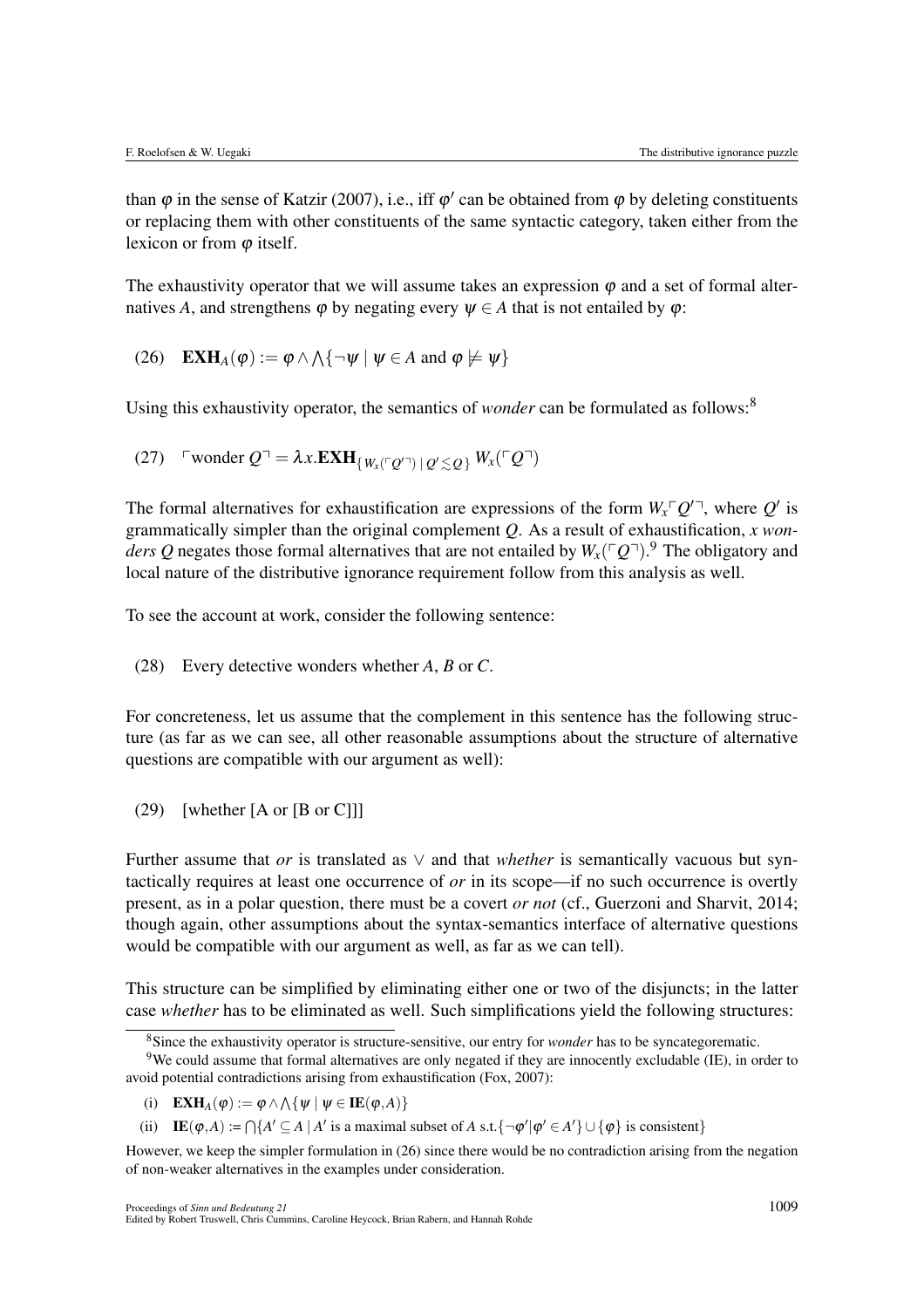(30) [whether [A or B]] [whether [B or C]] [whether [A or C]] A B C

Thus, the sentence in (28) receives the interpretation in (32), which means that it is correctly predicted to be false in the scenario described in  $(22)$ .<sup>10</sup>

(31) Fevery detective wonders whether *A*, *B* or  $C<sup>T</sup>$ 

 $\Rightarrow$   $\forall x: \textbf{detective}(x) \rightarrow \textbf{EXH}_{\{W_x(\ulcorner Q\urcorner)\:|\: Q' \lesssim \text{whether } A, \, B \text{ or } C\}} \: W_x(A \lor B \lor C)$ 

(32) = 
$$
\forall x : \text{detective}(x) \rightarrow \begin{pmatrix} W_x(A \lor B \lor C) \\ \land \neg W_x(A \lor B) \\ \land \neg W_x(B \lor C) \\ \land \neg W_x(C \lor A) \\ \land \neg W_x(A) \\ \land \neg W_x(A) \\ \land \neg W_x(B) \\ \land \neg W_x(C) \end{pmatrix}
$$

## 6. Teasing the two semantic accounts apart

We will now try to tease the two semantic accounts apart, by considering cases where *wonder* takes a polar question or a *wh*-question as its complement, rather than an alternative question. We will consider polar disjunctive questions like *whether-or-not Ann or Bill arrived* (*§*6.1), plain *wh*-questions like *which of the students arrived* (*§*6.2), ones where the domain of quantification is explicitly listed, as in *which of Ann, Bill, and Carol arrived* (*§*6.3), and ones where the domain specification involves a numeral, as in *which of John's three students arrived* (§6.4).<sup>11</sup>

#### 6.1. Polar questions involving a disjunction

Distributive ignorance is observed also when *wonder* takes a polar disjunctive question complement, as in the following example:  $12$ 

(33) John wonders whether-or-not Ann or Bill arrived.

That is, (33) implies that John is ignorant as to whether Ann arrived and as to whether Bill arrived. This is expected under the exhaustivity-based account, since the following complements are structurally simpler alternatives for the complement in (33):

<sup>&</sup>lt;sup>10</sup>The last three conjuncts in  $(32)$  are tautologous, so they could in principle we left out. We do display them here just for transparency.

<sup>&</sup>lt;sup>11</sup>We should note that the judgments reported in this section are based on introspection and discussion with a small number of native speakers. More systematic empirical work will be needed to obtain a more reliable picture of the relevant data.

<sup>12</sup>We use *whether-or-not* here, rather than just *whether*, in order to make sure that the complement is read as a polar question, and not as an alternative question. The relevant observation, however, applies just as well to complements headed by plain *whether*, interpreted as polar questions.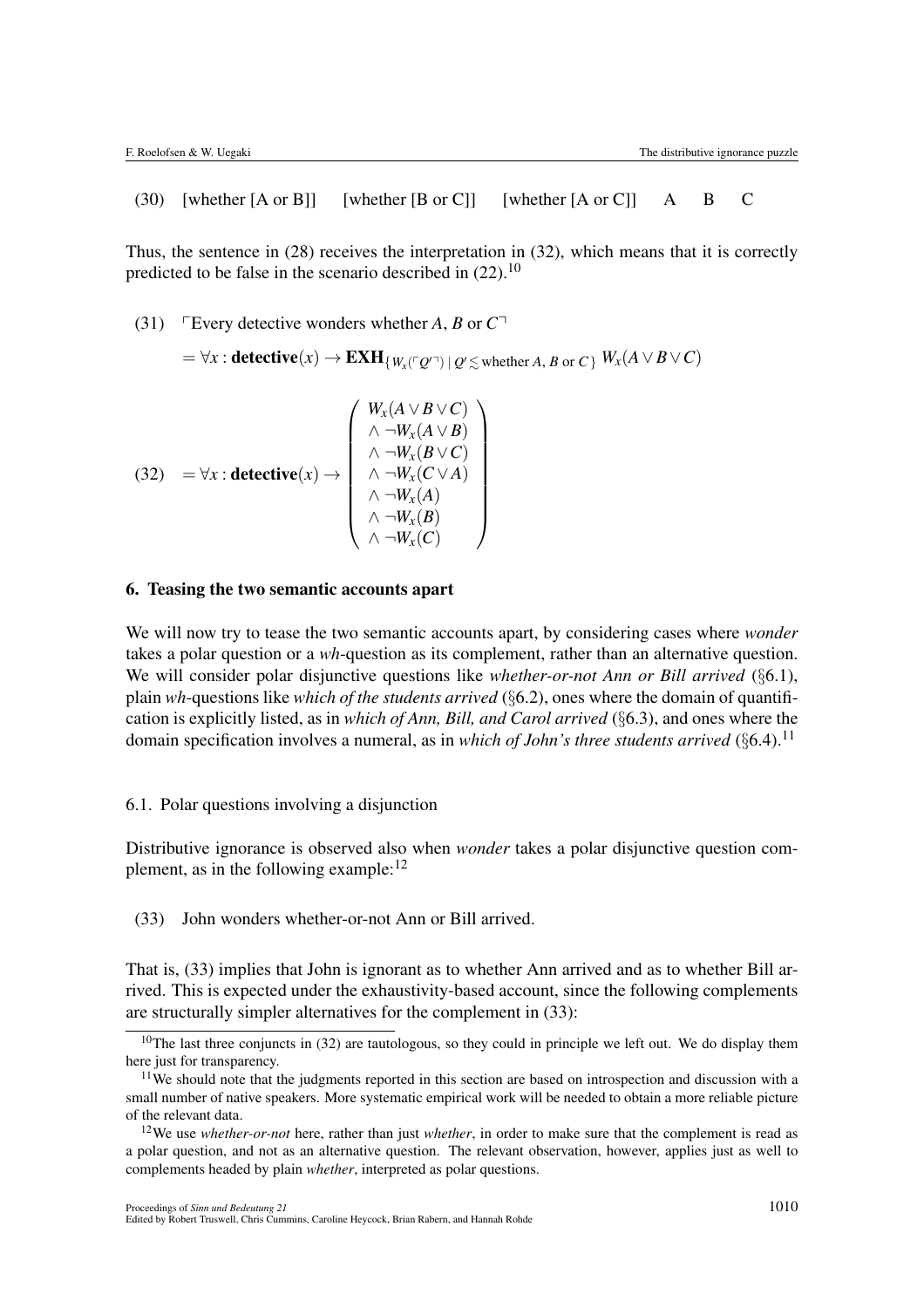- (34) a. whether-or-not Ann arrived.
	- b. whether-or-not Bill arrived.

Thus, (33) is predicted to imply, through exhaustivity, that  $\neg W_i(A \lor \neg A)$  and  $\neg W_i(B \lor \neg B)$ . It follows from this that John must be ignorant as to whether Ann arrived. To see this, first suppose that John believes that Ann did arrive. This is incompatible with the basic ignorance requirement of (33). Now suppose that John believes that Ann did not arrive. Then, the basic ignorance and entertain conditions of (33) are satisfied only if John is wondering whether Bill arrived. But this is incompatible with the implication  $\neg W_i(B \lor \neg B)$ . So, John must be ignorant as to whether Ann arrived. Similarly, ignorance as to whether Bill arrived follows as well.

In contrast, on the direct account it is wrongly predicted that (33) may be true even if John already knows that Ann did not arrive, or similarly, if he already knows that Bill did not arrive.

#### 6.2. Plain *wh*-questions

When *wonder* takes a plain *wh*-question as its complement, as in (35-37), the distributive ignorance requirement seems to be absent.

| (35) | Situation: as in $(11)$ .<br>John wonders which of his students arrived.                         | (true)  |
|------|--------------------------------------------------------------------------------------------------|---------|
| (36) | Situation: as in $(21)$ .<br>Exactly four detectives are wondering which of the suspects did it. | (false) |
| (37) | Situation: as in $(22)$ .<br>Every detective is wondering which of the suspects did it.          | (true)  |

If the distributive ignorance requirement were present in the same way as in our earlier examples involving alternative questions, (35) should be judged false, (36) true, and (37) false. The actual judgments, however, seem to be the opposite.

This contrast is expected under the view that the distributive ignorance requirement is a result of exhaustification w.r.t. structurally determined alternatives. After all, complements like *whether Ann or Bill arrived* count as structural alternatives for *whether Ann, Bill or Carol arrived*, but not for *which of his students arrived*. As a consequence, strong ignorance is predicted to arise with alternative questions but not with *wh*-questions.

On the other hand, the contrast is puzzling if the mechanism responsible for the distributive ignorance requirement is only sensitive to the semantic properties of the complement, as on the direct account. After all, it is hard to distinguish between alternative questions and *wh*questions in terms of purely semantic properties.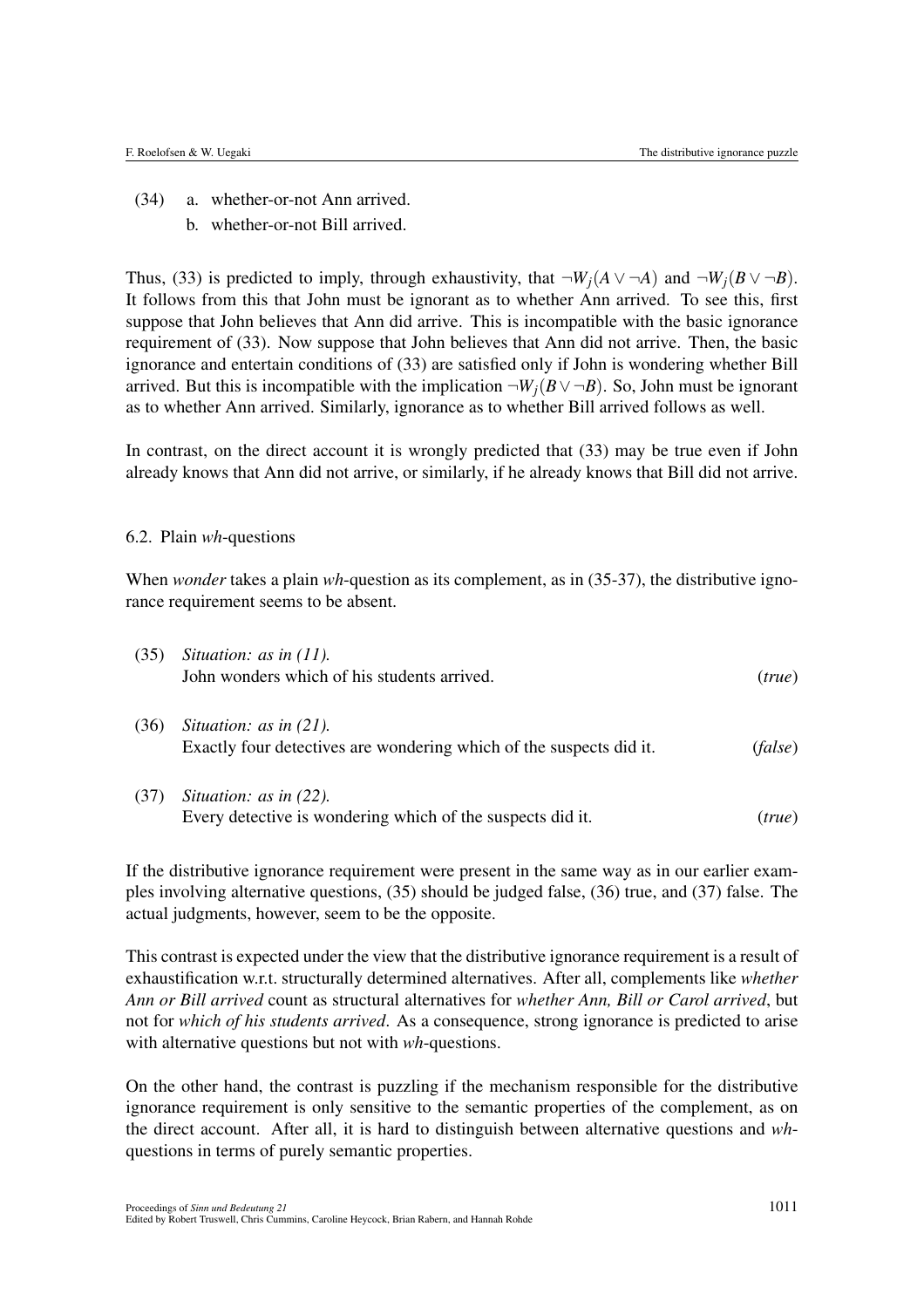One may attempt to derive the contrast on this approach from the assumption that *wh*-questions, unlike alternative questions, may involve *implicit domain restriction*. That is, (35-37) could be taken to involve the following implicit domain restrictions:

- (38) John wonders which of his students [except Carol] arrived.
- (39) Exactly four detectives are wondering which of the suspects [that they are still suspecting] did it.
- (40) Every detective is wondering which of the suspects [that he is still suspecting] did it.

If this is indeed what is going on, the data is compatible with the direct account. For instance, it would then be predicted that (39) is false in the given scenario because all five detectives satisfy the distributive ignorance requirement with respect to the suspects that they are still suspecting. And similarly for the other examples.

However, on such an account it remains to be explained why the assumed implicit domain restrictions seem to be *obligatory*. Prima facie, one would expect that implicit domain restriction is optional, and that various restrictions would be possible, not just the ones explicated in (38-40). The case of (36)/(39) would be especially puzzling, because this sentence is judged *false* in the given context. Under the assumption that implicit domain restriction is optional, the Charity Principle would favor an interpretation *without* domain restriction in this case, because under such an interpretation the sentence would be *true* in the given scenario. However, the only interpretation that seems to be available is one on which the sentence is false.

## 6.3. *Wh*-questions with listed domain of quantification

Now consider the following variants of (35-37), where the quantificational domain is explicitly listed.

| (41) | Situation: as in $(35)$ .                                                                               |         |  |
|------|---------------------------------------------------------------------------------------------------------|---------|--|
|      | John wonders which of Ann, Bill and Carol arrived.                                                      | (false) |  |
| (42) | Situation: as in $(36)$ .<br>Exactly four detectives are wondering which of Ann, Bill and Carol did it. | (true)  |  |
| (43) | Situation: as in $(37)$ .<br>Every detective is wondering which of Ann, Bill and Carol did it.          | (false) |  |

We see that 'list *wh*-questions' pattern with alternative questions rather than with plain *wh*questions. This is again expected on the structure-sensitive exhaustivity-based account, because we have that *which of Ann and Bill arrived*  $\leq$  *which of Ann, Bill and Carol arrived.* 

Under the direct account, 'list *wh*-questions' are also expected to pattern with alternative questions under the assumption that they do not permit implicit domain restriction. This assumption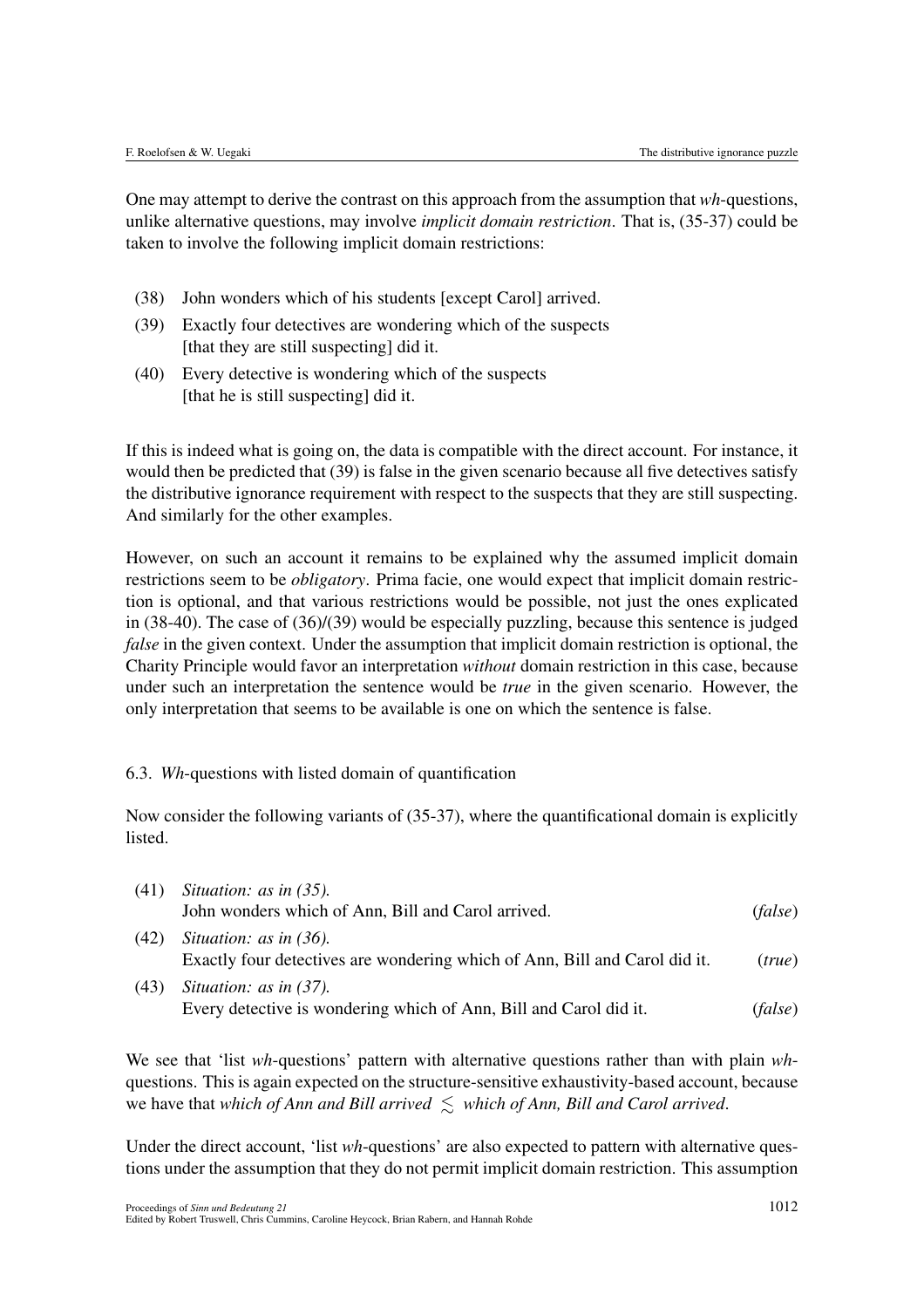seems quite natural, so the examples in (35-37) arguably do not present any new challenges for the direct account. However, as discussed above, it remains puzzling why plain *wh*-questions would obligatorily involve a specific kind of domain restriction.

An interesting hybrid between plain *wh*-questions and list *wh*-questions, as suggested to us by Brian Buccola, is the following:

- (44) Situation A certain linguistics department has one full professor (Jones), three associate professors (A, B, and C), and three assistant professors (X, Y, and Z). Jones is a phonologist and has a question about semantics, which he thinks only a real semanticist could possibly answer. The only semanticists in the department are A and C (both associate professors).
	- Example Jones wonders which assistant or associate professor could answer his question. (*false*)

What is required for (44) to be true is that Jones considers at least one assistant professor and at least one associate professor possibly capable of answering his question (for instance, the sentence would be true if, in addition to A and C, Y were a semanticist as well). On the other hand, it is not required that Jones considers *all* assistant and associate professors possibly capable of doing so.

This is straightforwardly accounted for on the exhaustivity-based account, because we have that *which assistant professor* and *which associate professor* are structural alternatives for *which assistant or associate professor*. On the other hand, it is not so clear that the direct account could generate this prediction in a principled way. If we assume that implicit domain restriction is blocked in (44), just as in alternative questions and list *wh*-questions, then the predicted ignorance requirement would be too strong: Jones would have to be ignorant about all assistant and associate professors. If we assume that implicit domain restriction can apply freely, then the predicted ignorance requirement would be too weak: it would be predicted that the sentence is true even if Jones knows that none of the assistant professors are semanticists, as in the given context. So, some intermediate constraint on domain restriction would be needed, and it is not clear how such a constraint could be justified.

## 6.4. *Wh*-questions with numerical domain specification

Now consider the following variants of (35-37), where the domain of quantification is specified using a numeral. This has been argued in previous work to strongly disfavor, or even completely block, implicit domain restriction (Chemla, 2009; Geurts and van Tiel, 2016).

(45) *Situation: as in (35).* John wonders which of his three students arrived. (*false*)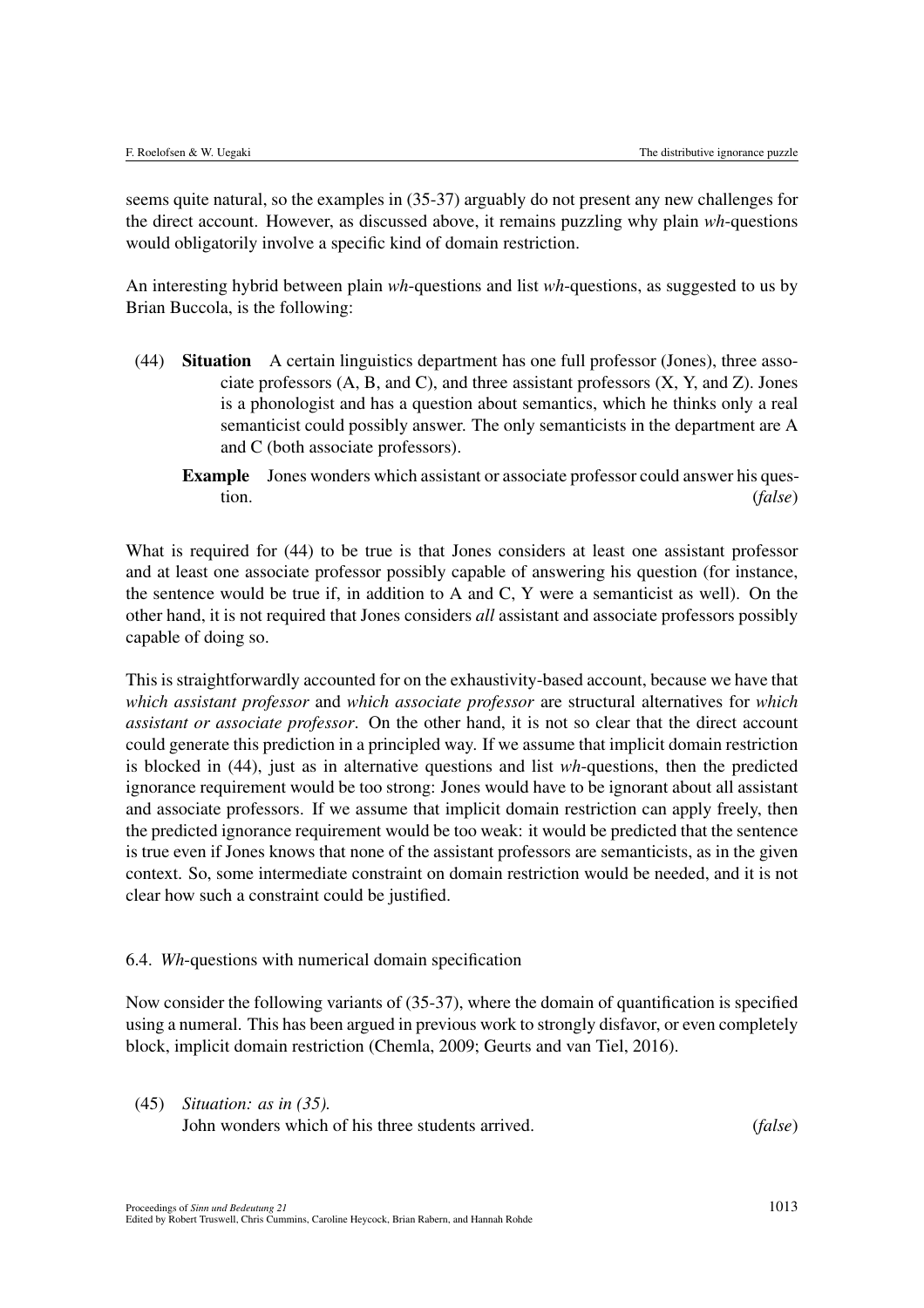- (46) *Situation: as in (36).* Exactly four detectives are wondering which of the three suspects did it. (*true*)
- (47) *Situation: as in (37).* Every detective is wondering which of the three suspects did it. (*false*)

We see that 'numerical *wh*-questions' pattern like alternative questions and list *wh*-questions, and unlike plain *wh*-questions. This is predicted by the direct account, under the assumption that numerical *wh*-questions don't allow for implicit domain restriction, just like alternative questions and list *wh*-questions.

On the other hand, the contrast between numerical *wh*-questions and plain *wh*-questions is not immediately accounted for under the exhaustivity-based account, because the structural alternatives for numerical *wh*-questions do not include ones such as *whether Ann or Bill arrived*, which would be necessary to derive the distributive ignorance requirement from exhaustivity.

There is, however, a possible extension of the exhaustivity-based account formulated above, which does capture the contrast between numerical *wh*-questions and plain *wh*-questions. This extension incorporates a number of ideas from Chierchia's (2013) work on different types of indefinites (plain, NPI, free choice) and their interaction with exhaustification. We will briefly review these ideas and then return to the case of numerical *wh*-questions.

First, Chierchia assumes that indefinites and other quantifiers always come with a domain variable *D*, whose value is contextually determined. For instance, a sentence like *Some students arrived* is analyzed as  $\exists x \in D.S(x) \land A(x)$ , involving existential quantification over a contextually given domain *D*. This assumption is quite widespread, though not everyone agrees that implicit domains should be represented syntactically.

Second, Chierchia proposes that sentences involving a quantifier with domain variable *D* generate so-called *sub-domain alternatives*, which involve quantification over a subdomain  $D' \subseteq D$ . For instance, the sub-domain alternatives of *Some students arrived* are  $\exists x \in D'.S(x) \land A(x)$ , for any  $D' \subset D$ . Crucially for us, Chierchia proposes that these sub-domain alternatives can serve as input for exhaustivity operators, alongside structurally determined alternatives. Whether they actually play this role depends on whether they are *activated*. Chierchia proposes that the sub-domain alternatives generated by plain indefinites are only optionally activated. On the other hand, the sub-domain alternatives of specially marked indefinites (such as *any* and *ever*) are obligatorily activated, and therefore must always serve as input for an exhaustivity operator. This has certain interpretational consequences, and also accounts for the restricted distribution of such marked indefinites. For instance, the ungrammaticality of a sentence like *Any students arrived* is accounted for by the fact that exhaustification w.r.t. the sub-domain alternatives generated by *any* yields a contradiction in this case. On the other hand, in *John didn't expect any students*, exhaustification w.r.t. sub-domain alternatives does not yield a contradiction.

Now let us return to the contrast between plain *wh*-phrases (e.g., *which of his students*) and numerical *wh*-phrases (e.g., *which of his three students*). Extending Chierchia's ideas to *wh*-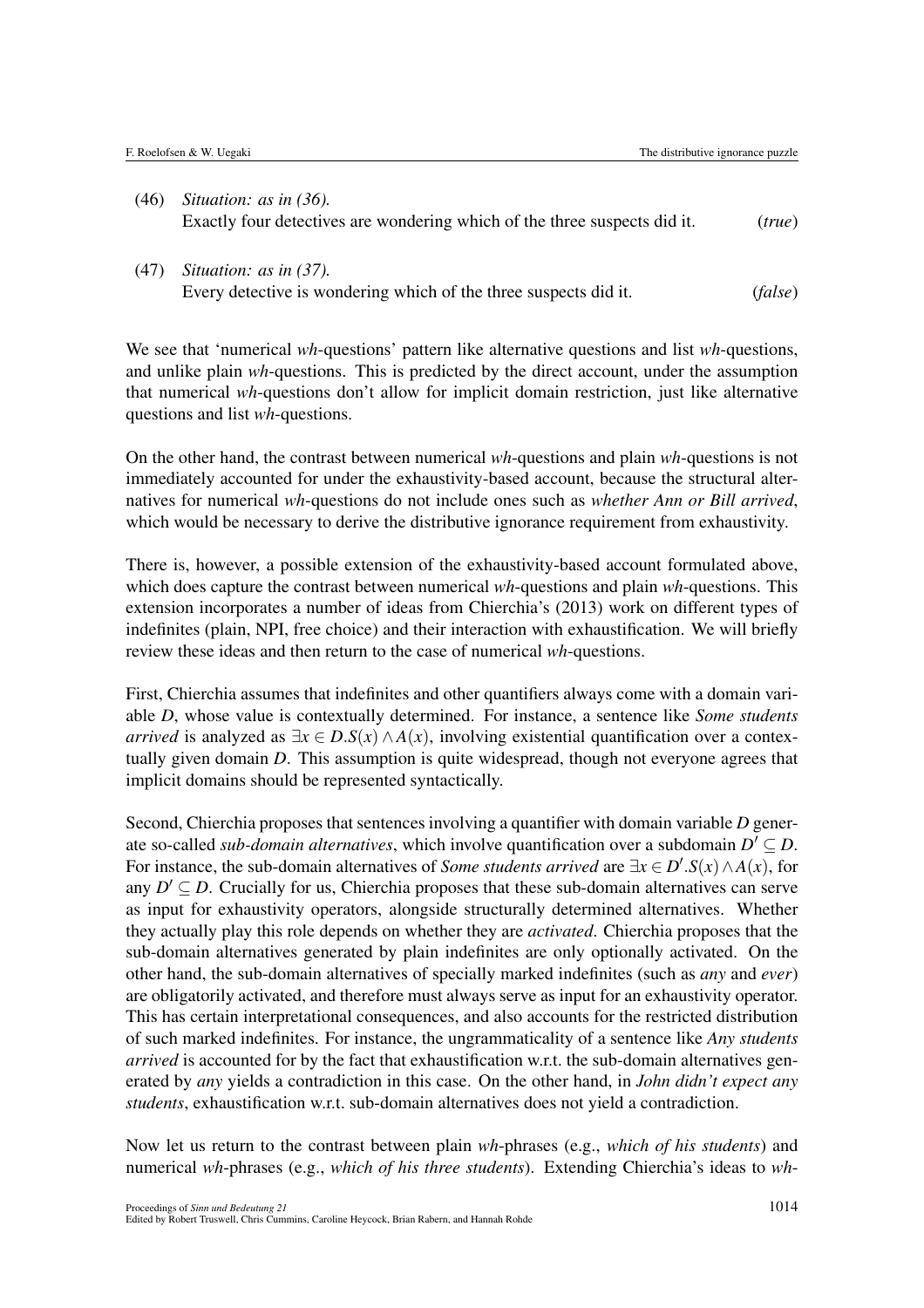phrases, it would be natural to assume that (i) *wh*-phrases always come with a domain variable and generate sub-domain alternatives, (ii) the sub-domain alternatives generated by plain *wh*-phrases are only optionally activated, but (iii) the sub-domain alternatives generated by specially marked *wh*-phrases, such as numerical ones, are obligatorily activated and therefore must serve as the input for an exhaustivity operator.

Given this, it is natural to assume that the exhaustivity operator in the lexical semantics of *wonder* is not only sensitive to structurally determined alternatives for the complement clause, but also to its sub-domain alternatives, when activated. Using  $SDA(O)$  to denote the set of activated sub-domain alternatives generated by *Q*, this can be implemented as follows:

(48) 
$$
\text{`wonder } Q^\neg = \lambda x. \text{EXH}_{\{W_x(\ulcorner Q'^\neg) \mid Q' \lesssim Q\}} \cup \underbrace{\{W_x(\varphi) \mid \varphi \in \text{SDA}(Q)\}}_{\text{sub-domain alternatives}} W_x(\ulcorner Q^\neg)
$$

Under this treatment of *wonder*, we get exactly the desired predictions. For instance, (45) now implies, due to exhaustification w.r.t. sub-domain alternatives, that John is *not* wondering which of Ann and Bill arrived. This implication is false in the given context, so the sentence as a whole comes out false as well. And similarly for (46) and (47).

Thus, while the exhaustivity-based account needs to be further worked out and tested on a broader range of empirical data, it seems to be able to capture some interesting contrasts, and to have an advantage over the direct account in that it does not rely on particular constraints on implicit domain restriction which would seem difficult to motivate independently.

## 7. Conclusion

If an inquisitive predicate like *wonder* takes an alternative question as its complement, it implies that its subject is ignorant about each of the alternatives introduced by the question. This implication, which we call the distributive ignorance requirement, is not predicted by previous work on the semantics of *wonder*. Furthermore, a pragmatic approach to deriving distributive ignorance faces a number of challenges (non-monotonicity, obligatoriness, and locality). We thus considered two semantic accounts: one that directly encodes a strong form of ignorance in the meaning of *wonder* and the other based on a built-in exhaustivity operator.

To tease apart these two semantic accounts, we looked at four types of questions as the complement of *wonder*: polar questions involving a disjunction, plain *wh*-questions, *wh*-questions with a listed domain of quantification and *wh*-questions with a numerical domain specification. The fact that the distributive ignorance requirement is absent with 'plain' *wh*-questions but present with polar questions involving a disjunction and 'list' *wh*-questions suggests that the distributive ignorance requirement is sensitive to the structure of the complement. This is expected on the exhaustivity-based account, which comes with a structure-sensitive notion of alternatives (Katzir, 2007). Furthermore, although at first sight the presence of distributive ignorance with 'numerical' *wh*-questions seemed unexpected under the exhaustivity-based account, we proposed that it could be accounted for by incorporating exhaustification w.r.t.